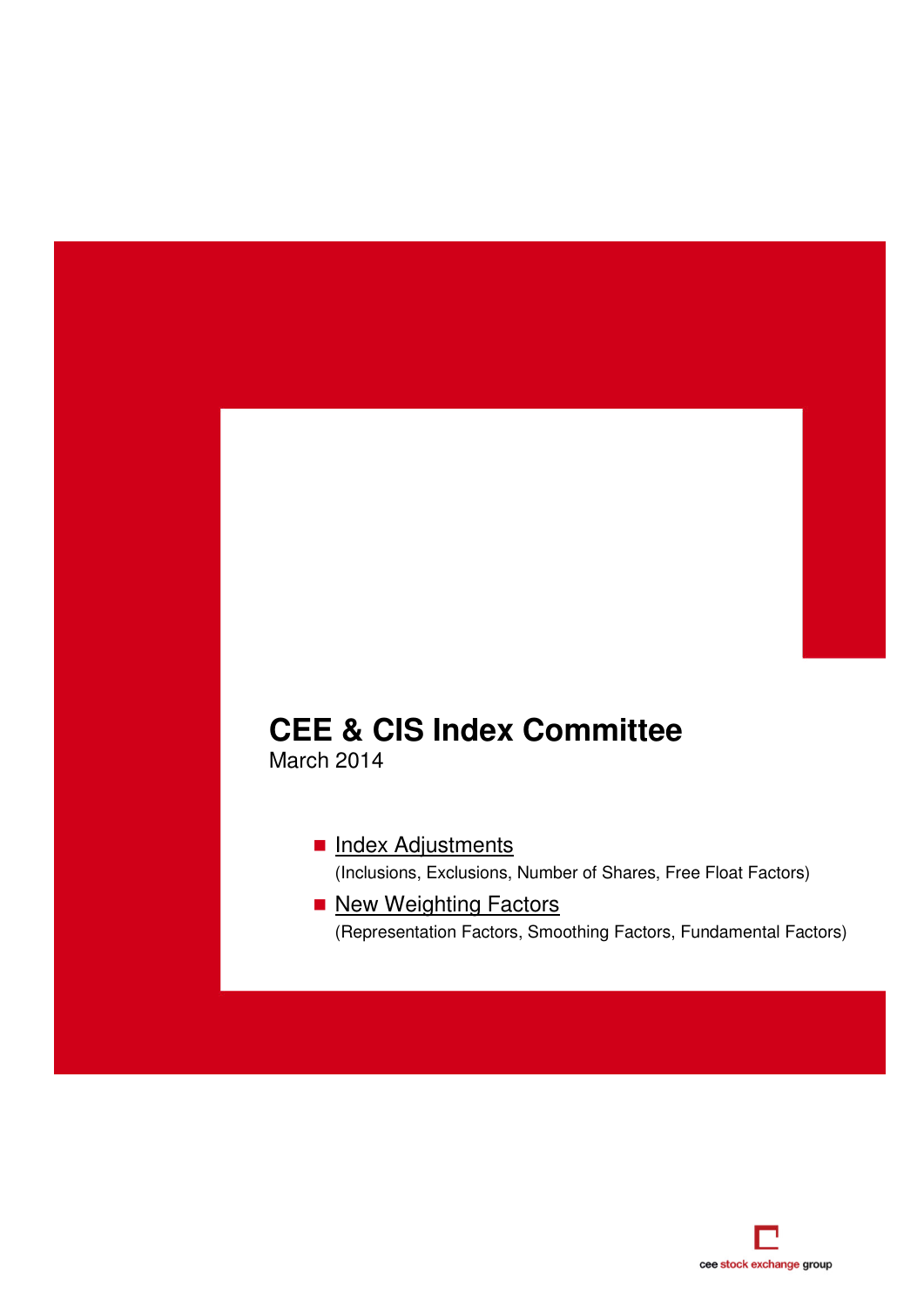

## <span id="page-1-0"></span>**CEE & CIS INDEX COMMITTEE - Index Adjustments**

All new weighting factors (representation, fundamental, smoothing factors) have been determined on the basis of closing prices of 19 March 2014.

The adjustments will be implemented after the close of the trading session on 21 March 2014.

### **CEE Stock Exchange Group Indices**

| PX (registered trademark of Prague Stock Exchange) |                                |              | effective 24 March 2014 |                     |
|----------------------------------------------------|--------------------------------|--------------|-------------------------|---------------------|
| Name                                               |                                | <b>ISIN</b>  | <b>New Number</b>       | <b>New Free</b>     |
|                                                    |                                |              | of Shares               | <b>Float Factor</b> |
|                                                    | Adjustment ORCO PROPERTY GROUP | LU0122624777 |                         | 0.50                |

| PX-GLOB (registered trademark of Prague Stock Exchange) |                    | effective 24 March 2014 |                                |
|---------------------------------------------------------|--------------------|-------------------------|--------------------------------|
|                                                         | Name               | <b>ISIN</b>             | <b>New Number</b><br>of Shares |
| Exclusion                                               | SPOLEK CH.HUT.VYR. | CZ0005092858            |                                |

| SBI TOP (registered trademark of Ljubljana Stock Exchange) |                     |                   | effective 24 March 2014 |                     |
|------------------------------------------------------------|---------------------|-------------------|-------------------------|---------------------|
| Name                                                       | <b>ISIN</b>         | <b>New Number</b> | <b>New Free</b>         |                     |
|                                                            |                     |                   | of Shares               | <b>Float Factor</b> |
| Inclusion                                                  | LUKA KOPER PORT     | SI0031101346      | 14.000.000              | 0.40                |
|                                                            | Adjustment MERCATOR | SI0031100082      |                         | 0.40                |

| <b>CEETX</b> |                           |              | effective 24 March 2014 |                     |
|--------------|---------------------------|--------------|-------------------------|---------------------|
|              | Name                      | <b>ISIN</b>  | <b>New Number</b>       | <b>New Free</b>     |
|              |                           |              | of Shares               | <b>Float Factor</b> |
| Inclusion    | CA IMMOBILIEN ANLAGEN AG  | AT0000641352 | 87.856.056              | 0.90                |
| Exclusion    | STRABAG SE                | AT000000STR1 |                         |                     |
|              | Adjustment RICHTER GEDEON | HU0000123096 |                         | 0.60                |
|              | Adjustment VOESTALPINE AG | AT0000937503 |                         | 0,80                |

| <b>CEETX FND</b> |                           |              | effective 24 March 2014        |                                        |
|------------------|---------------------------|--------------|--------------------------------|----------------------------------------|
|                  | Name                      | <b>ISIN</b>  | <b>New Number</b><br>of Shares | <b>New Free</b><br><b>Float Factor</b> |
| Inclusion        | CA IMMOBILIEN ANLAGEN AG  | AT0000641352 | 87.856.056                     | 0.90                                   |
| Exclusion        | STRABAG SE                | AT000000STR1 |                                |                                        |
|                  | Adjustment RICHTER GEDEON | HU0000123096 |                                | 0.60                                   |
|                  | Adjustment VOESTALPINE AG | AT0000937503 |                                | 0.80                                   |

| <b>CEESEG</b>    |                                |              | effective 24 March 2014 |                     |
|------------------|--------------------------------|--------------|-------------------------|---------------------|
|                  | Name                           | <b>ISIN</b>  | <b>New Number</b>       | <b>New Free</b>     |
|                  |                                |              | of Shares               | <b>Float Factor</b> |
| <b>Inclusion</b> | <b>BUSINESS TELECOM</b>        | HU0000110697 | 9.359.651               | 0,40                |
| <b>Inclusion</b> | FLUGHAFEN WIEN AG              | AT0000911805 | 21.000.000              | 0,50                |
| <b>Inclusion</b> | LUKA KOPER PORT                | SI0031101346 | 14.000.000              | 0,40                |
| <b>Inclusion</b> | <b>TVK</b>                     | HU0000073119 | 24.290.843              | 0, 10               |
| Inclusion        | UNIQA INSURANCE GROUP AG       | AT0000821103 | 309.000.000             | 0,50                |
| Exclusion        | EVN AG                         | AT0000741053 |                         |                     |
| Exclusion        | STRABAG SE                     | AT000000STR1 |                         |                     |
|                  | Adjustment APPENINN            | HU0000102132 |                         | 0,40                |
|                  | Adjustment MERCATOR            | SI0031100082 |                         | 0,40                |
|                  | Adjustment ORCO PROPERTY GROUP | LU0122624777 |                         | 0,50                |
|                  | Adjustment RICHTER GEDEON      | HU0000123096 |                         | 0,60                |
|                  | Adjustment SYNERGON            | HU0000069950 |                         | 0,80                |
|                  | Adjustment VOESTALPINE AG      | AT0000937503 |                         | 0.80                |

| <b>CEESEG TD</b>          |  |              | effective 24 March 2014        |                                        |
|---------------------------|--|--------------|--------------------------------|----------------------------------------|
| Name                      |  | <b>ISIN</b>  | <b>New Number</b><br>of Shares | <b>New Free</b><br><b>Float Factor</b> |
|                           |  |              |                                |                                        |
| Adjustment VOESTALPINE AG |  | AT0000937503 |                                | 0.80                                   |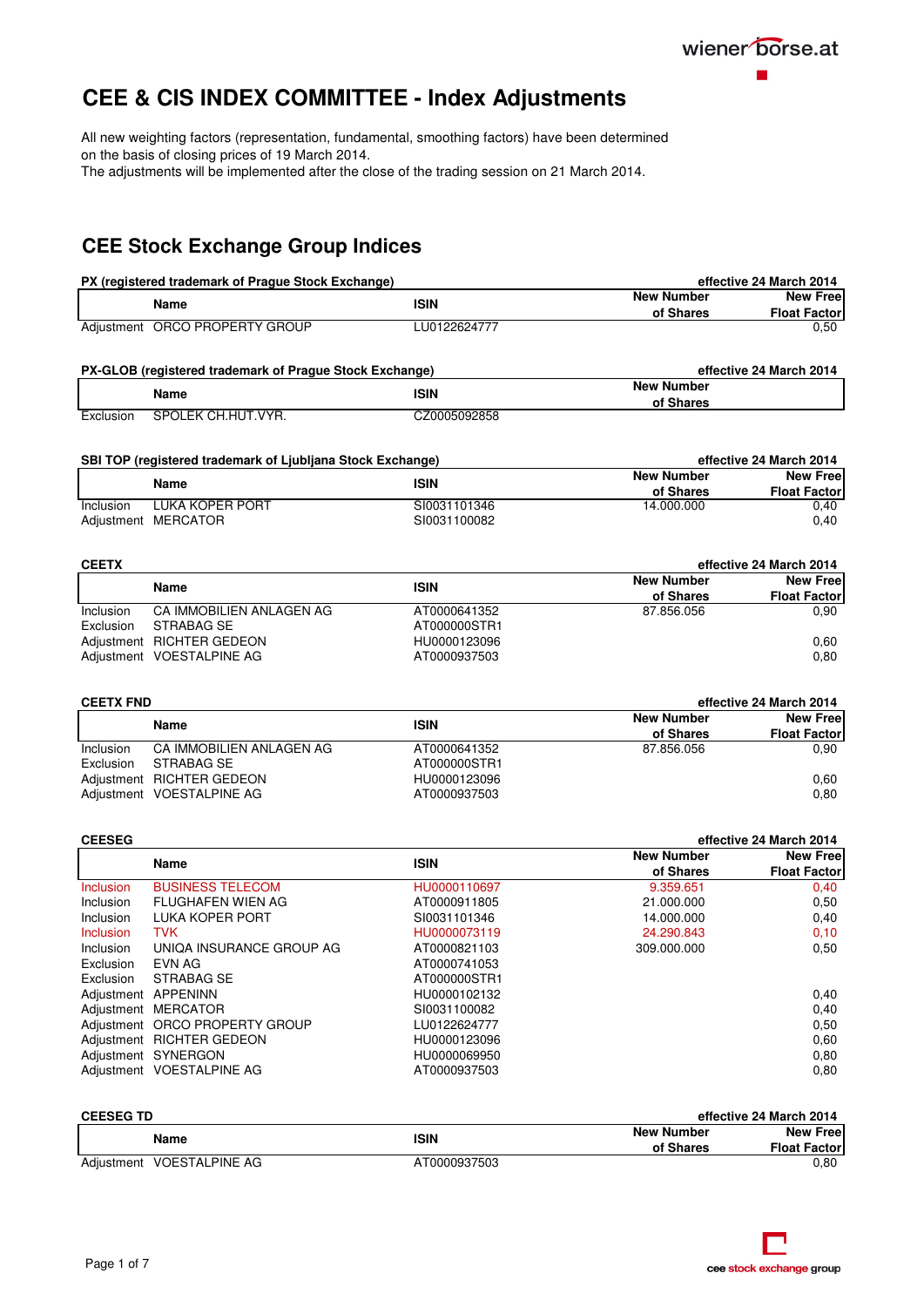

| <b>CEESEG BI</b> |                           | effective 24 March 2014 |                   |                     |
|------------------|---------------------------|-------------------------|-------------------|---------------------|
|                  | Name                      | <b>ISIN</b>             | <b>New Number</b> | <b>New Free</b>     |
|                  |                           |                         | of Shares         | <b>Float Factor</b> |
| Inclusion        | <b>TVK</b>                | HU0000073119            | 24.290.843        | 0.10                |
| Exclusion        | STRABAG SE                | AT000000STR1            |                   |                     |
|                  | Adjustment VOESTALPINE AG | AT0000937503            |                   | 0,80                |

| <b>CEESEG CPS</b> |                     |                                  | effective 24 March 2014 |
|-------------------|---------------------|----------------------------------|-------------------------|
|                   | Name                | <b>New Number</b><br><b>ISIN</b> | <b>New Free</b>         |
|                   |                     | of Shares                        | <b>Float Factor</b>     |
|                   | Adjustment MERCATOR | SI0031100082                     | 0.40                    |

| <b>CEESEG FIN</b> |                                |              | effective 24 March 2014 |                     |
|-------------------|--------------------------------|--------------|-------------------------|---------------------|
|                   | Name                           | <b>ISIN</b>  |                         | <b>New Free</b>     |
|                   |                                |              | of Shares               | <b>Float Factor</b> |
| Inclusion         | UNIQA INSURANCE GROUP AG       | AT0000821103 | 309.000.000             | 0.50                |
|                   | Adjustment APPENINN            | HU0000102132 |                         | 0.40                |
|                   | Adjustment ORCO PROPERTY GROUP | LU0122624777 |                         | 0.50                |

|           | <b>CEESEG IGS</b> |              | effective 24 March 2014 |                     |
|-----------|-------------------|--------------|-------------------------|---------------------|
|           | Name              | <b>ISIN</b>  | <b>New Number</b>       | <b>New Free</b>     |
|           |                   |              | of Shares               | <b>Float Factor</b> |
| Inclusion | FLUGHAFEN WIEN AG | AT0000911805 | 21.000.000              | 0,50                |
| Inclusion | LUKA KOPER PORT   | SI0031101346 | 14.000.000              | 0.40                |

## **CEE Indices**

| <b>CTX</b> |                 |              | effective 24 March 2014 |                 |
|------------|-----------------|--------------|-------------------------|-----------------|
|            | <b>Name</b>     | ISIN         | <b>New Number</b>       | <b>New Free</b> |
|            |                 | of Shares    | <b>Float Factor</b>     |                 |
| Inclusion  | PEGAS NONWOVENS | LU0275164910 | 9.229.400               | .00             |

| <b>HTX</b> |                           |              | effective 24 March 2014 |                     |
|------------|---------------------------|--------------|-------------------------|---------------------|
|            | <b>ISIN</b><br>Name       |              | <b>New Number</b>       | <b>New Free</b>     |
|            |                           |              | of Shares               | <b>Float Factor</b> |
| Inclusion  | FHB MORTGAGE BANK         | HU0000078175 | 66.000.000              | 0.40                |
| Inclusion  | PANNERGY                  | HU0000089867 | 21.054.655              | 0.60                |
|            | Adjustment APPENINN       | HU0000102132 |                         | 0.40                |
|            | Adjustment RICHTER GEDEON | HU0000123096 |                         | 0.60                |

| <b>PTX</b> |                     |              | effective 24 March 2014 |                     |
|------------|---------------------|--------------|-------------------------|---------------------|
|            |                     | <b>ISIN</b>  | <b>New Number</b>       | <b>New Free</b>     |
|            | Name                |              | of Shares               | <b>Float Factor</b> |
| Inclusion  | <b>ALIOR</b>        | PLALIOR00045 | 69.941.261              | 0.50                |
| Inclusion  | BZ WBK              | PLBZ00000044 | 93.545.089              | 0.30                |
| Exclusion  | <b>GRUPA LOTOS</b>  | PLLOTOS00025 |                         |                     |
|            | Adjustment EUROCASH | PLEURCH00011 | 138.454.136             |                     |

| <b>CECE</b>      |                           | effective 24 March 2014 |                   |                     |
|------------------|---------------------------|-------------------------|-------------------|---------------------|
|                  |                           | <b>ISIN</b>             | <b>New Number</b> | <b>New Free</b>     |
|                  | Name                      |                         | of Shares         | <b>Float Factor</b> |
| Inclusion        | <b>ALIOR</b>              | PLALIOR00045            | 69.941.261        | 0.50                |
| <b>Inclusion</b> | BZ WBK                    | PLBZ00000044            | 93.545.089        | 0,30                |
| Inclusion        | FHB MORTGAGE BANK         | HU0000078175            | 66.000.000        | 0,40                |
| <b>Inclusion</b> | PANNERGY                  | HU0000089867            | 21.054.655        | 0.60                |
| Inclusion        | <b>PEGAS NONWOVENS</b>    | LU0275164910            | 9.229.400         | 1,00                |
| Exclusion        | <b>GRUPA LOTOS</b>        | PLLOTOS00025            |                   |                     |
|                  | Adjustment APPENINN       | HU0000102132            |                   | 0,40                |
|                  | Adjustment EUROCASH       | PLEURCH00011            | 138.454.136       |                     |
|                  | Adjustment RICHTER GEDEON | HU0000123096            |                   | 0.60                |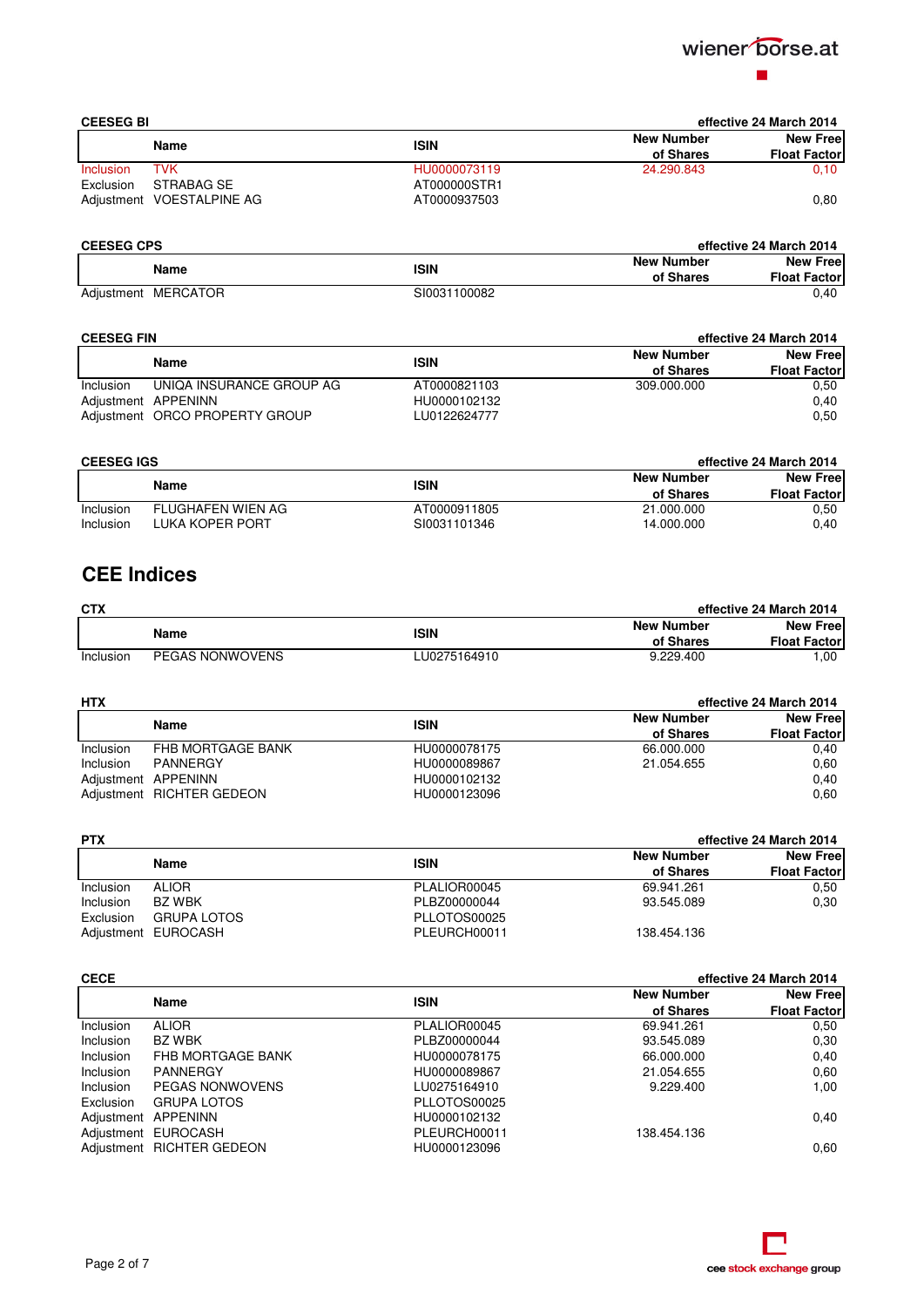

| <b>SETX</b>      |                       |              |                   | effective 24 March 2014 |
|------------------|-----------------------|--------------|-------------------|-------------------------|
|                  | <b>ISIN</b><br>Name   |              | <b>New Number</b> | <b>New Free</b>         |
|                  |                       |              | of Shares         | <b>Float Factor</b>     |
| <b>Inclusion</b> | VALAMAR ADRIA HOLDING | HRKORFRA0007 | 7.467.235         | 0.50                    |
| Exclusion        | PETROKEMIJA           | HRPTKMRA0005 |                   |                         |
|                  | Adjustment AIK BANKA  | RSAIKBE79302 |                   | 0.50                    |
|                  | Adjustment MERCATOR   | SI0031100082 |                   | 0.40                    |
|                  | Adjustment TRANSGAZ   | ROTGNTACNOR8 |                   | 0,50                    |

### **CECExt effective 24 March 2014**

|                  | Name                      | <b>ISIN</b>  | <b>New Number</b> | <b>New Free</b>     |
|------------------|---------------------------|--------------|-------------------|---------------------|
|                  |                           |              | of Shares         | <b>Float Factor</b> |
| Inclusion        | <b>ALIOR</b>              | PLALIOR00045 | 69.941.261        | 0,50                |
| Inclusion        | <b>BZ WBK</b>             | PLBZ00000044 | 93.545.089        | 0,30                |
| <b>Inclusion</b> | FHB MORTGAGE BANK         | HU0000078175 | 66.000.000        | 0,40                |
| <b>Inclusion</b> | PANNERGY                  | HU0000089867 | 21.054.655        | 0,60                |
| <b>Inclusion</b> | <b>PEGAS NONWOVENS</b>    | LU0275164910 | 9.229.400         | 1,00                |
| <b>Inclusion</b> | VALAMAR ADRIA HOLDING     | HRKORFRA0007 | 7.467.235         | 0,50                |
| Exclusion        | <b>GRUPA LOTOS</b>        | PLLOTOS00025 |                   |                     |
| Exclusion        | PETROKEMIJA               | HRPTKMRA0005 |                   |                     |
|                  | Adjustment AIK BANKA      | RSAIKBE79302 |                   | 0,50                |
|                  | Adjustment APPENINN       | HU0000102132 |                   | 0,40                |
|                  | Adjustment EUROCASH       | PLEURCH00011 | 138.454.136       |                     |
|                  | Adjustment MERCATOR       | SI0031100082 |                   | 0,40                |
|                  | Adjustment RICHTER GEDEON | HU0000123096 |                   | 0,60                |
| Adjustment       | <b>TRANSGAZ</b>           | ROTGNTACNOR8 |                   | 0,50                |

| <b>CECE MID</b> |                     |                   | effective 24 March 2014 |                 |
|-----------------|---------------------|-------------------|-------------------------|-----------------|
|                 |                     | <b>New Number</b> |                         | <b>New Free</b> |
| Name            | <b>ISIN</b>         | of Shares         | <b>Float Factor</b>     |                 |
| Adjustment GTC  |                     | PLGTC0000037      |                         | 0.40            |
|                 | Adjustment MERCATOR | SI0031100082      |                         | 0.40            |
| Adjustment TVN  |                     | PLTVN0000017      | 166.783.765             |                 |

### **CECE TD effective 24 March 2014 Name ISIN**<br>**ISIN ISIN New Number New Number of Shares New Free Float Factor**

no adjustment

| <b>CECE FND</b>  |                           |              |                   | effective 24 March 2014 |
|------------------|---------------------------|--------------|-------------------|-------------------------|
|                  | Name                      | <b>ISIN</b>  | <b>New Number</b> | <b>New Free</b>         |
|                  |                           |              | of Shares         | <b>Float Factor</b>     |
| <b>Inclusion</b> | <b>ALIOR</b>              | PLALIOR00045 | 69.941.261        | 0,50                    |
| Inclusion        | BZ WBK                    | PLBZ00000044 | 93.545.089        | 0,30                    |
| Inclusion        | FHB MORTGAGE BANK         | HU0000078175 | 66.000.000        | 0,40                    |
| <b>Inclusion</b> | <b>PANNERGY</b>           | HU0000089867 | 21.054.655        | 0.60                    |
| <b>Inclusion</b> | <b>PEGAS NONWOVENS</b>    | LU0275164910 | 9.229.400         | 1,00                    |
| Exclusion        | <b>GRUPA LOTOS</b>        | PLLOTOS00025 |                   |                         |
|                  | Adjustment APPENINN       | HU0000102132 |                   | 0,40                    |
|                  | Adjustment EUROCASH       | PLEURCH00011 | 138.454.136       |                         |
|                  | Adiustment RICHTER GEDEON | HU0000123096 |                   | 0.60                    |

| <b>NTX</b>       |                           |              |                                | effective 24 March 2014                |
|------------------|---------------------------|--------------|--------------------------------|----------------------------------------|
|                  | Name                      | <b>ISIN</b>  | <b>New Number</b><br>of Shares | <b>New Free</b><br><b>Float Factor</b> |
| <b>Inclusion</b> | BZ WBK                    | PLBZ00000044 | 93.545.089                     | 0.30                                   |
| Inclusion        | CA IMMOBILIEN ANLAGEN AG  | AT0000641352 | 87.856.056                     | 0.90                                   |
| Exclusion        | <b>MBANK</b>              | PLBRE0000012 |                                |                                        |
| Exclusion        | TELEFONICA O2 CR          | CZ0009093209 |                                |                                        |
|                  | Adjustment RICHTER GEDEON | HU0000123096 |                                | 0.60                                   |
|                  | Adjustment VOESTALPINE AG | AT0000937503 |                                | 0,80                                   |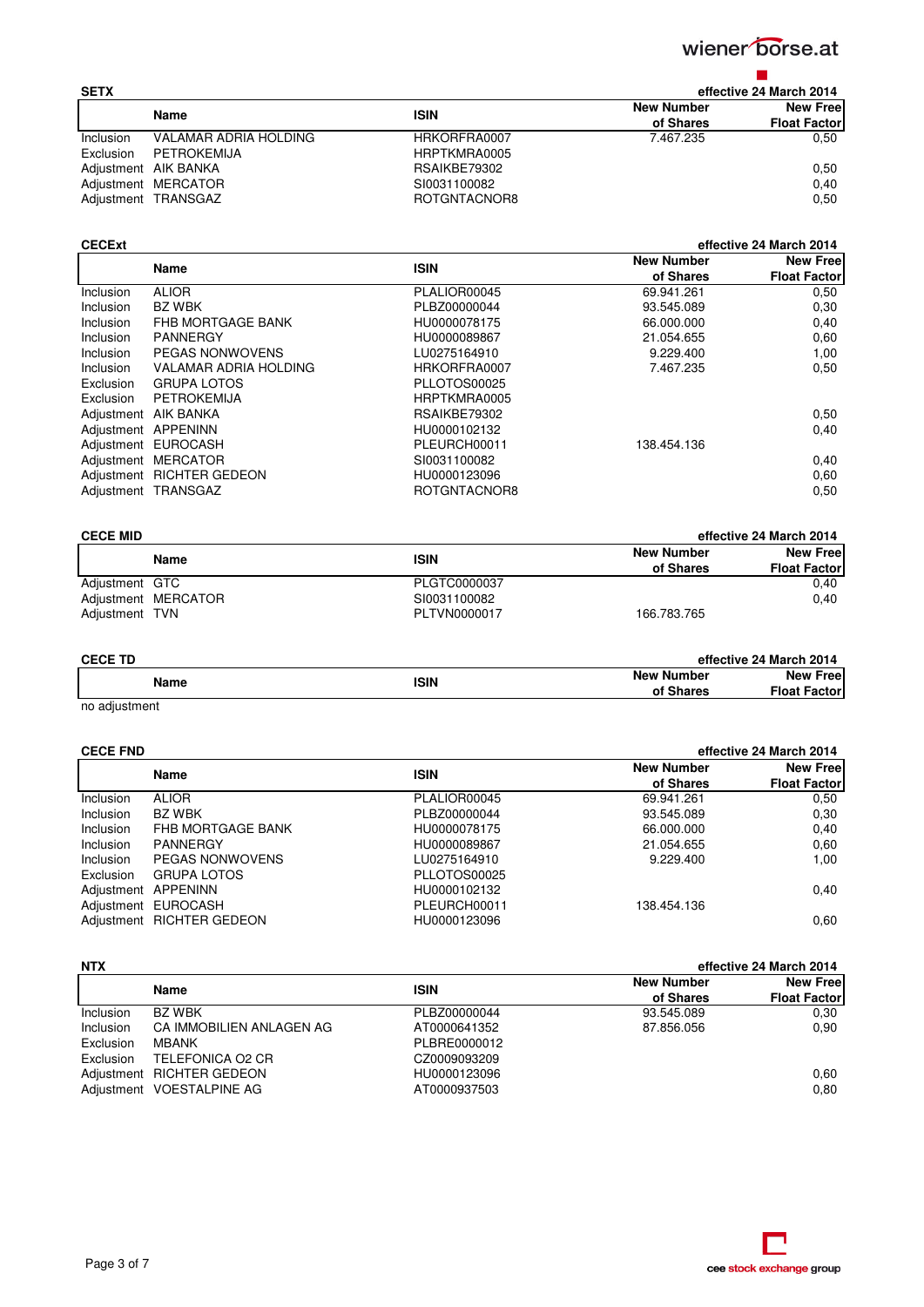wiener borse.at  $\blacksquare$ 

| <b>CEERIUS</b> |             |                   | effective 24 March 2014 |
|----------------|-------------|-------------------|-------------------------|
| Name           | <b>ISIN</b> | <b>New Number</b> | <b>New Free</b>         |
|                |             | of Shares         | <b>Float Factor</b>     |

no adjustment

| <b>BATX</b> |                       |              | effective 24 March 2014 |                     |
|-------------|-----------------------|--------------|-------------------------|---------------------|
|             | Name                  | <b>ISIN</b>  | <b>New Number</b>       | <b>New Free</b>     |
|             |                       |              | of Shares               | <b>Float Factor</b> |
|             | Adiustment BOSNALIJEK | BABSNLR00005 |                         | 0.50                |

| <b>BTX</b> |                        |              |                   | effective 24 March 2014 |  |
|------------|------------------------|--------------|-------------------|-------------------------|--|
|            | Name                   | <b>ISIN</b>  | <b>New Number</b> | <b>New Free</b>         |  |
|            |                        |              | of Shares         | <b>Float Factorl</b>    |  |
| Inclusion  | ZARNENI HRANI BULGARIA | BG1100109070 | 195.660.287       | 0.30                    |  |
| Exclusion  | EUROHOLD BULGARIA      | BG1100114062 |                   |                         |  |

| <b>CROX</b> |                        |              | effective 24 March 2014              |                     |
|-------------|------------------------|--------------|--------------------------------------|---------------------|
| Name        |                        | <b>ISIN</b>  | <b>New Number</b><br><b>New Free</b> |                     |
|             |                        |              | of Shares                            | <b>Float Factor</b> |
| Inclusion   | ∟EDO                   | HRLEDORA0003 | 313.920                              | 0.50                |
| Exclusion   | KONCAR                 | HRKOEIRA0009 |                                      |                     |
|             | Adjustment PETROKEMIJA | HRPTKMRA0005 | 4.436.447                            | 0.60                |

| <b>IBTX</b> |                           |              | effective 24 March 2014 |                     |
|-------------|---------------------------|--------------|-------------------------|---------------------|
|             | Name                      | <b>ISIN</b>  | <b>New Number</b>       | <b>New Free</b>     |
|             |                           |              | of Shares               | <b>Float Factor</b> |
| Inclusion   | KOZA ALTIN ISLETMELERI AS | TREKOAL00014 | 152.500.000             | 0.30                |
| Exclusion   | IHLAS HOLDING             | TRAIHLAS91D5 |                         |                     |

| <b>IBTX BNK</b>                          |             |                   | effective 24 March 2014 |
|------------------------------------------|-------------|-------------------|-------------------------|
| Name                                     | <b>ISIN</b> | <b>New Number</b> | <b>New Free</b>         |
|                                          |             | of Shares         | <b>Float Factor</b>     |
| the control of the control of the state. |             |                   |                         |

no adjustment

| <b>ROTX</b> |                          |                   | effective 24 March 2014 |                     |
|-------------|--------------------------|-------------------|-------------------------|---------------------|
| Name        | <b>ISIN</b>              | <b>New Number</b> | <b>New Free</b>         |                     |
|             |                          |                   | of Shares               | <b>Float Factor</b> |
| Inclusion   | ROMGAZ                   | ROSNGNACNOR3      | 385.422.400             | 0,20                |
| Exclusion   | <b>BIOFARM BUCURESTI</b> | ROBIOFACNOR9      |                         |                     |
|             | Adjustment TRANSGAZ      | ROTGNTACNOR8      |                         | 0.50                |

| <b>SRX</b>           |              |                   | effective 24 March 2014 |
|----------------------|--------------|-------------------|-------------------------|
| Name                 | <b>ISIN</b>  | <b>New Number</b> | <b>New Free</b>         |
|                      |              | of Shares         | <b>Float Factor</b>     |
| Adjustment AIK BANKA | RSAIKBE79302 |                   | 0,50                    |

| <b>CECE BNK</b>  |                      |              | effective 24 March 2014 |                     |
|------------------|----------------------|--------------|-------------------------|---------------------|
|                  | Name                 | <b>ISIN</b>  | <b>New Number</b>       | <b>New Free</b>     |
|                  |                      |              | of Shares               | <b>Float Factor</b> |
| <b>Inclusion</b> | <b>ALIOR</b>         | PLALIOR00045 | 69.941.261              | 0.50                |
| Inclusion        | <b>BZ WBK</b>        | PLBZ00000044 | 93.545.089              | 0,30                |
| Exclusion        | ING BANK SLASKI      | PLBSK0000017 |                         |                     |
|                  | Adjustment AIK BANKA | RSAIKBE79302 |                         | 0.50                |
| Adjustment MBANK |                      | PLBRE0000012 | 42.157.558              |                     |

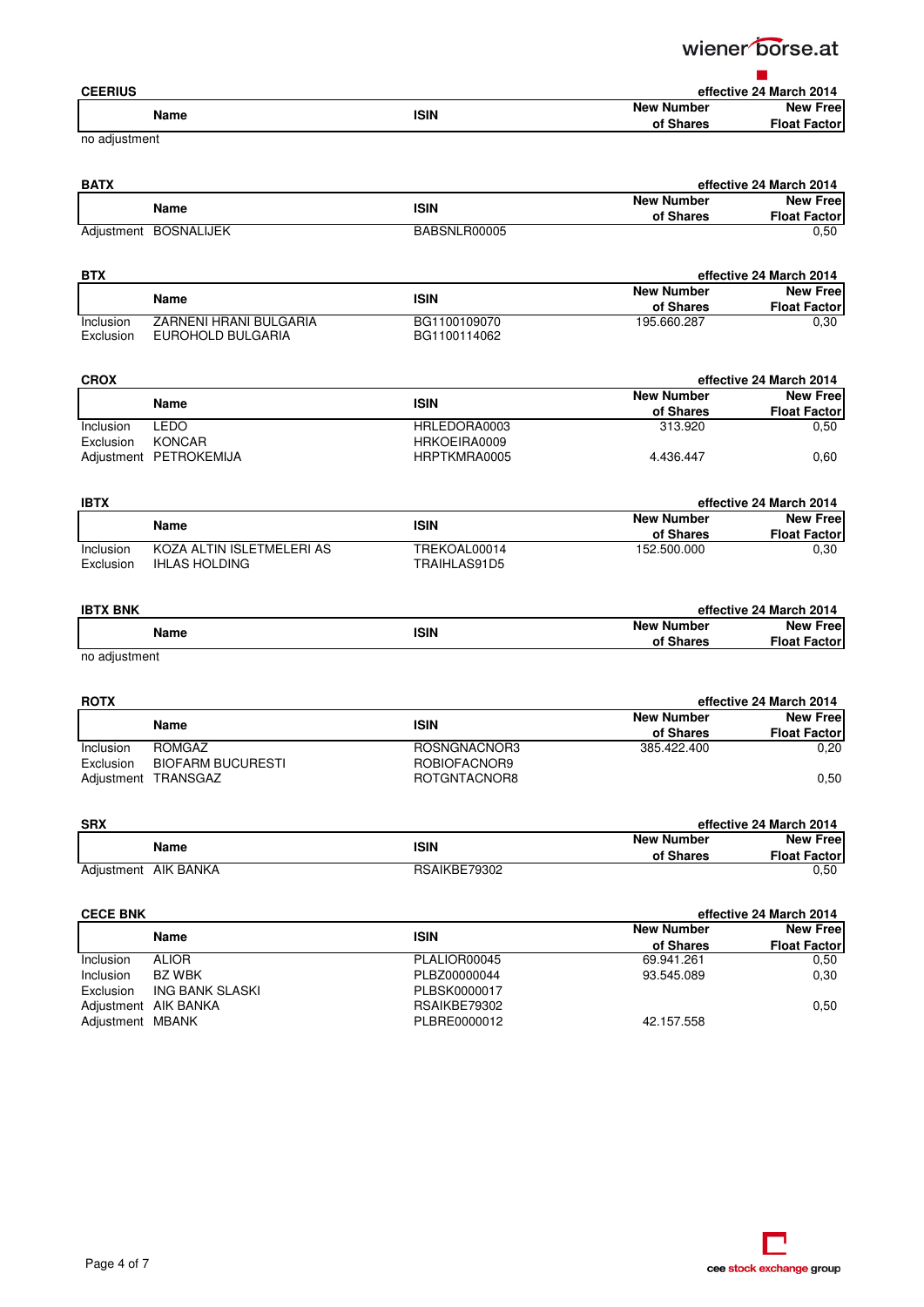

| <b>CECE HCA</b> |                           |              |                   | effective 24 March 2014 |
|-----------------|---------------------------|--------------|-------------------|-------------------------|
|                 | Name                      | ISIN         | <b>New Number</b> | <b>New Free</b>         |
|                 |                           |              | of Shares         | <b>Float Factor</b>     |
|                 | Adjustment RICHTER GEDEON | HU0000123096 |                   | 0.60                    |

| <b>CECE OIL</b> |          |              | effective 24 March 2014 |                     |
|-----------------|----------|--------------|-------------------------|---------------------|
|                 | Name     | <b>ISIN</b>  | <b>New Number</b>       | <b>New Free</b>     |
|                 |          |              | of Shares               | <b>Float Factor</b> |
| Inclusion       | ROMGAZ   | ROSNGNACNOR3 | 385.422.400             | 0.20                |
| Adjustment      | TRANSGAZ | ROTGNTACNOR8 |                         | 0,50                |

| <b>CECE TEL</b>  |              | effective 24 March 2014        |                                        |
|------------------|--------------|--------------------------------|----------------------------------------|
| Name             | <b>ISIN</b>  | <b>New Number</b><br>of Shares | <b>New Free</b><br><b>Float Factor</b> |
|                  |              |                                |                                        |
| Adjustment NETIA | PLNETIA00014 | 347.904.797                    |                                        |

| <b>CECE INF</b>  |                              |              | effective 24 March 2014        |                                        |
|------------------|------------------------------|--------------|--------------------------------|----------------------------------------|
|                  | Name                         | <b>ISIN</b>  | <b>New Number</b><br>of Shares | <b>New Free</b><br><b>Float Factor</b> |
| <b>Inclusion</b> | <b>BUDIMEX</b>               | PLBUDMX00013 | 25.527.748                     | 0.40                                   |
| Inclusion        | <b>TRAKCJA</b>               | PLTRKPL00014 | 411.196.384                    | 0.50                                   |
| Exclusion        | KONCAR                       | HRKOEIRA0009 |                                |                                        |
| Adjustment ENEA  |                              | PLENEA000013 |                                | 0.50                                   |
| Adjustment NETIA |                              | PLNETIA00014 | 347.904.797                    |                                        |
|                  | Adjustment POLIMEX MOSTOSTAL | PLMSTSD00019 | 1.467.330.740                  |                                        |

| <b>CERX</b>        |                                |              | effective 24 March 2014 |                     |
|--------------------|--------------------------------|--------------|-------------------------|---------------------|
|                    | Name                           | <b>ISIN</b>  | <b>New Number</b>       | <b>New Free</b>     |
|                    |                                |              | of Shares               | <b>Float Factor</b> |
|                    | Adjustment DOM DEVELOPMENT     | PLDMDVL00012 | 24.753.197              |                     |
|                    | Adjustment ECHO INVESTMENT     | PLECHPS00019 | 412.690.582             |                     |
| Adjustment GTC     |                                | PLGTC0000037 |                         | 0.40                |
|                    | Adjustment ORCO PROPERTY GROUP | LU0122624777 |                         | 0.50                |
| Adjustment POLNORD |                                | PLPOLND00019 | 32.628.627              |                     |

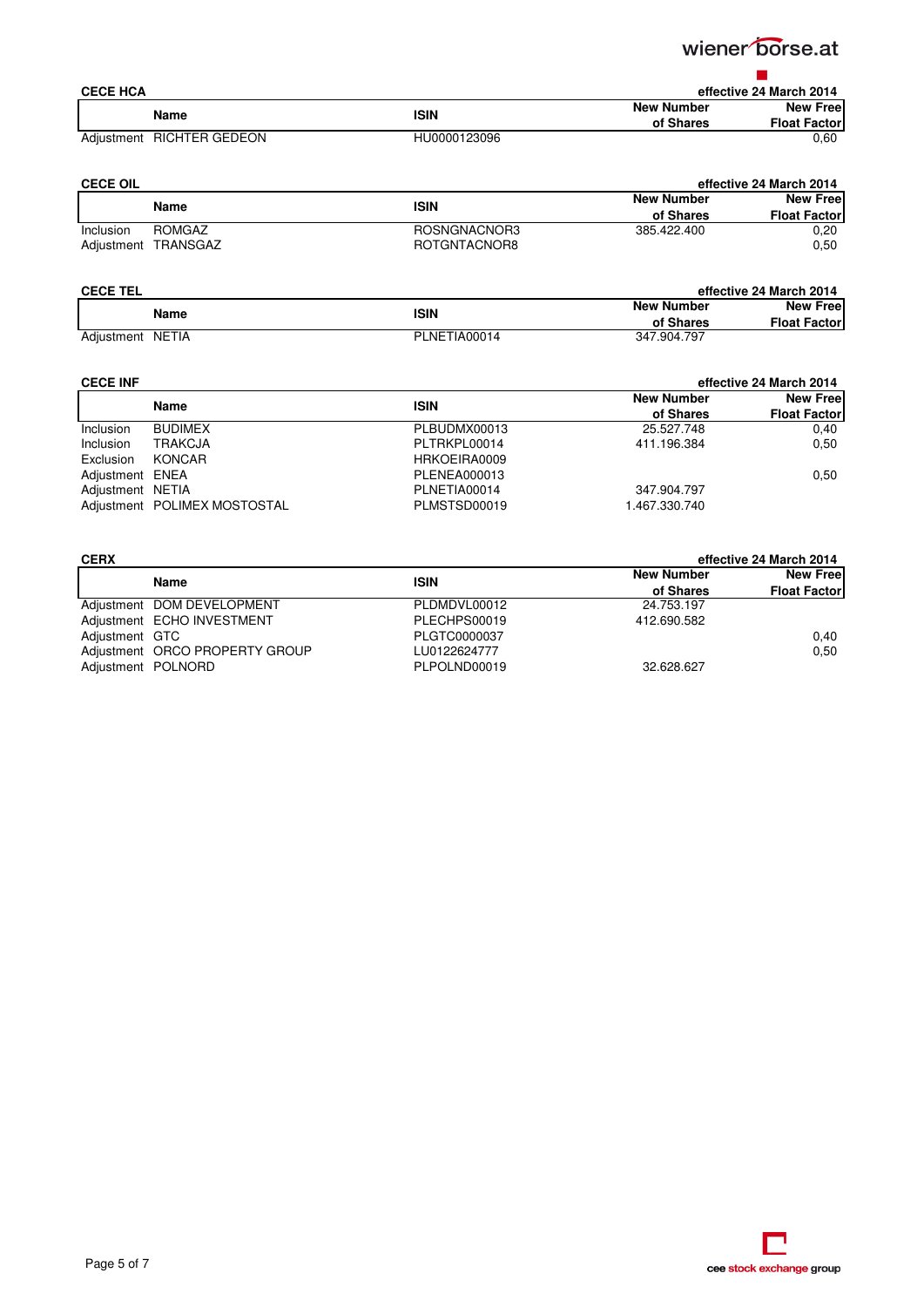

### **CIS Indices**

| <b>RTX</b>     |                         |              |              |                                | effective 24 March 2014                    |
|----------------|-------------------------|--------------|--------------|--------------------------------|--------------------------------------------|
|                | Name                    | <b>ISIN</b>  |              | <b>New Number</b><br>of Shares | <b>New Free</b><br><b>Float Factor</b>     |
| Inclusion      | <b>MAGNIT</b>           | RU000A0JKQU8 |              | 94.561.355                     | 0,70                                       |
| Inclusion      | MOBILE TELESYSTEMS      | RU0007775219 |              | 2.066.413.562                  | 0,50                                       |
| Exclusion      | <b>RUSSIAN GRIDS</b>    | RU000A0JPVJ0 |              |                                |                                            |
|                | Adjustment ROSTELECOM   | RU0008943394 |              |                                | 0,30                                       |
|                | Adjustment RUSHYDRO     | RU000A0JPKH7 |              | 386.255.464.890                |                                            |
| <b>RTX MID</b> |                         |              |              |                                | effective 24 March 2014                    |
|                |                         |              |              | <b>New Number</b>              | <b>New Free</b>                            |
|                | Name                    | <b>ISIN</b>  |              | of Shares                      | <b>Float Factor</b>                        |
| Exclusion      | <b>MECHEL</b>           | RU000A0DKXV5 |              |                                |                                            |
|                | Adjustment RUSHYDRO     | RU000A0JPKH7 |              | 386.255.464.890                |                                            |
| <b>RTX MET</b> |                         |              |              |                                | effective 24 March 2014                    |
|                |                         | <b>ISIN</b>  |              | <b>New Number</b>              | <b>New Free</b>                            |
|                | Name                    |              |              | of Shares                      | <b>Float Factor</b>                        |
| Inclusion      | <b>ALROSA</b>           | RU0007252813 |              | 7.364.965.630                  | 0,30                                       |
| <b>RTX NRG</b> |                         |              |              |                                | effective 24 March 2014                    |
|                |                         |              |              | <b>New Number</b>              | <b>New Free</b>                            |
|                | Name                    | <b>ISIN</b>  |              | of Shares                      | <b>Float Factor</b>                        |
|                | Adjustment RUSHYDRO     | RU000A0JPKH7 |              | 386.255.464.890                |                                            |
| <b>RTX OIL</b> |                         |              |              |                                | effective 24 March 2014                    |
|                |                         |              |              | <b>New Number</b>              | <b>New Free</b>                            |
|                | Name                    | <b>ISIN</b>  |              | of Shares                      | <b>Float Factor</b>                        |
| no adjustment  |                         |              |              |                                |                                            |
| <b>RDX</b>     |                         |              |              |                                | effective 24 March 2014                    |
|                | <b>Name</b>             | <b>ISIN</b>  | <b>DR</b>    | <b>New Number</b>              | <b>New Free</b>                            |
| no adjustment  |                         |              | Ratio        | of Shares                      | <b>Float Factor</b>                        |
|                |                         |              |              |                                |                                            |
| <b>RDXxt</b>   |                         |              |              |                                | effective 24 March 2014                    |
|                | Name                    | <b>ISIN</b>  | <b>DR</b>    | <b>New Number</b><br>of Shares | <b>New Free</b>                            |
| Inclusion      | PHOSAGRO GDR            | US71922G2093 | Ratio<br>1/3 | 129.500.000                    | <b>Float Factor</b><br>0,30                |
|                | Adjustment RUSHYDRO ADR | US4662941057 |              | 386.255.464.890                |                                            |
|                |                         |              |              |                                |                                            |
| <b>RDX MET</b> |                         |              | DR           | <b>New Number</b>              | effective 24 March 2014<br><b>New Free</b> |
|                | Name                    | <b>ISIN</b>  | Ratio        | of Shares                      | <b>Float Factor</b>                        |
| no adjustment  |                         |              |              |                                |                                            |
| <b>RDX OIL</b> |                         |              |              |                                | effective 24 March 2014                    |
|                | Name                    | <b>ISIN</b>  | DR           | <b>New Number</b>              | <b>New Free</b>                            |
| no adjustment  |                         |              | Ratio        | of Shares                      | <b>Float Factor</b>                        |
|                |                         |              |              |                                |                                            |
| <b>KTX</b>     |                         |              |              |                                | effective 24 March 2014                    |
|                | Name                    | <b>ISIN</b>  | <b>DR</b>    | <b>New Number</b>              | <b>New Free</b>                            |
|                |                         |              | Ratio        | of Shares                      | <b>Float Factor</b>                        |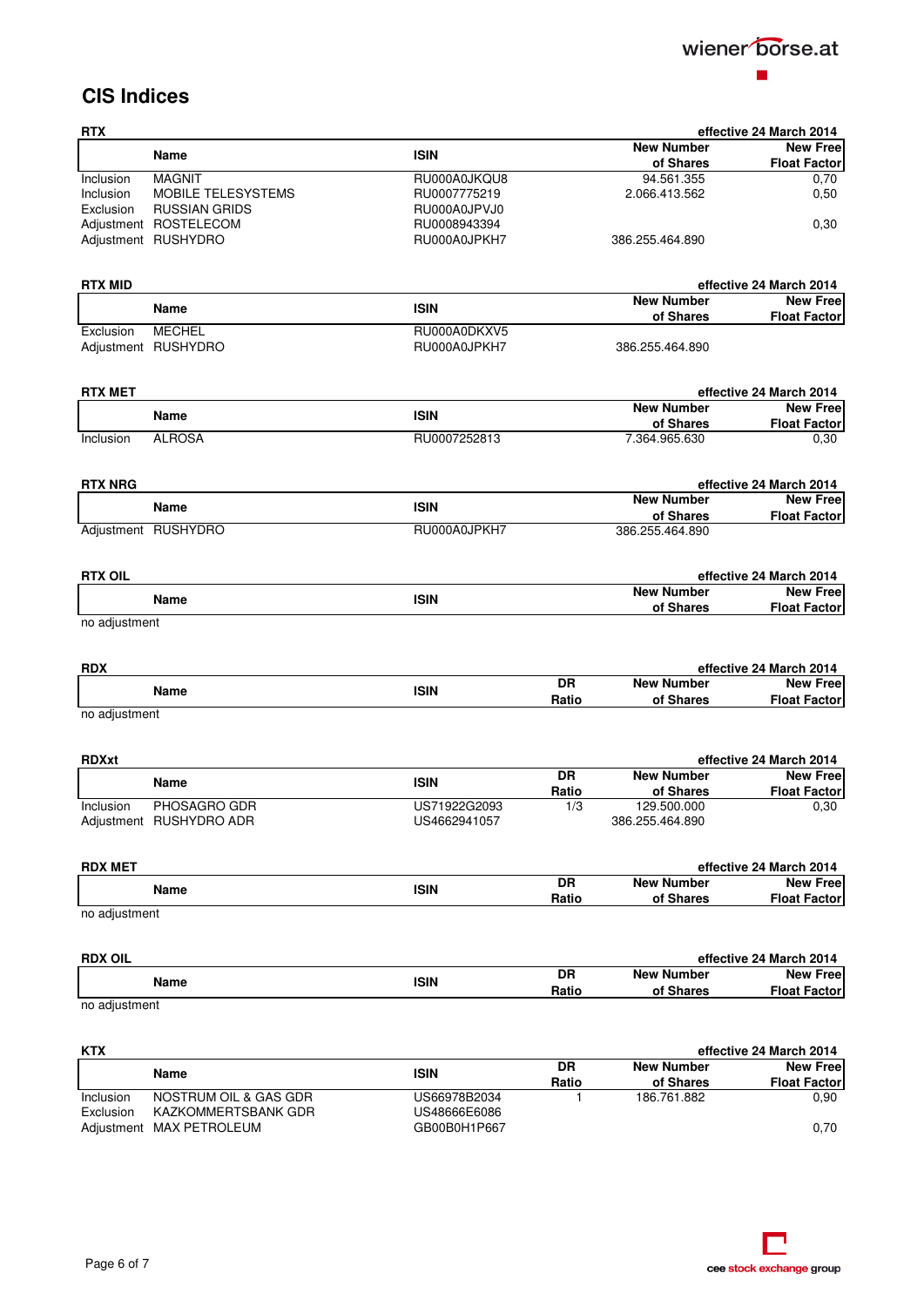

| <b>KTX LOCAL</b>         |              | effective 26 March 2014 |                     |
|--------------------------|--------------|-------------------------|---------------------|
| Name                     | <b>ISIN</b>  | <b>New Number</b>       | <b>New Free</b>     |
|                          |              | of Shares               | <b>Float Factor</b> |
| Adjustment KAZAKHTELECOM | KZ0009093241 | 10.718.921              |                     |

| <b>UTX</b>                              |      |                   | effective 24 March 2014 |
|-----------------------------------------|------|-------------------|-------------------------|
| Name                                    | ISIN | <b>New Number</b> | <b>New Free</b>         |
|                                         |      | of Shares         | <b>Float Factor</b>     |
| والمستوات والمتحاول والمراجين والمتواطن |      |                   |                         |

no adjustment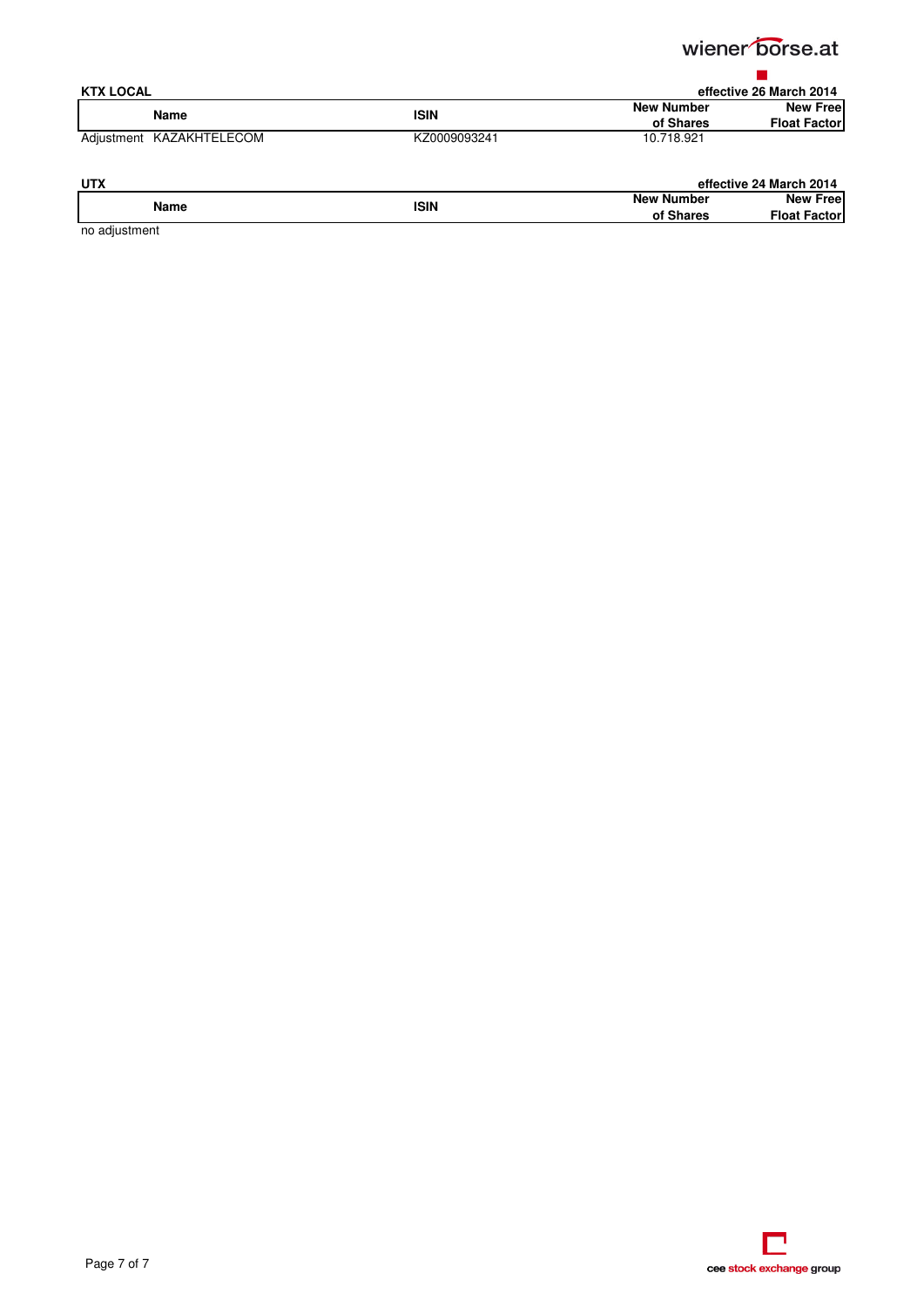wiener borse.at

## <span id="page-8-0"></span>**CEE & CIS INDEX COMMITTEE - Weighting Factors**

All new weighting factors (representation, fundamental, smoothing factors) have been determined on the basis of closing prices of 19 March 2014 (except PX and PX-GLOB) The adjustments will be implemented after the close of the trading session on 21 March 2014.

## **CEE Stock Exchange Group Indices**

|              | PX (registred trademark of Prague Stock Exchange)         |              | effective 24 March 2014          |
|--------------|-----------------------------------------------------------|--------------|----------------------------------|
|              | <b>Name</b>                                               | <b>ISIN</b>  | <b>New Representation Factor</b> |
|              | <b>CEZ</b>                                                | CZ0005112300 | 0,54                             |
|              | <b>ERSTE GROUP BANK AG</b>                                | AT0000652011 | 0,26                             |
|              | <b>KOMERCNI BANKA</b>                                     | CZ0008019106 | 0,85                             |
|              | VIENNA INSURANCE GROUP AG                                 | AT0000908504 | 0,96                             |
|              | PX-GLOB (registred trademark of Prague Stock Exchange)    |              | effective 24 March 2014          |
|              | <b>ISIN</b><br><b>Name</b>                                |              | <b>New Representation Factor</b> |
|              | <b>CEZ</b>                                                | CZ0005112300 | 0,60                             |
|              | <b>ERSTE GROUP BANK AG</b>                                | AT0000652011 | 0,56                             |
|              | <b>KOMERCNI BANKA</b>                                     | CZ0008019106 | 0,94                             |
|              | SBI TOP (registred trademark of Ljubljana Stock Exchange) |              | effective 24 March 2014          |
|              | <b>Name</b>                                               | <b>ISIN</b>  | <b>New Representation Factor</b> |
|              | <b>KRKA</b>                                               | SI0031102120 | 0,37                             |
| <b>CEETX</b> |                                                           |              | effective 24 March 2014          |
|              | <b>Name</b>                                               | <b>ISIN</b>  | <b>New Representation Factor</b> |
|              | <b>ERSTE GROUP BANK AG</b>                                | AT0000652011 | 0,63                             |
|              | OMV AG                                                    | AT0000743059 | 1,00                             |
|              |                                                           |              |                                  |

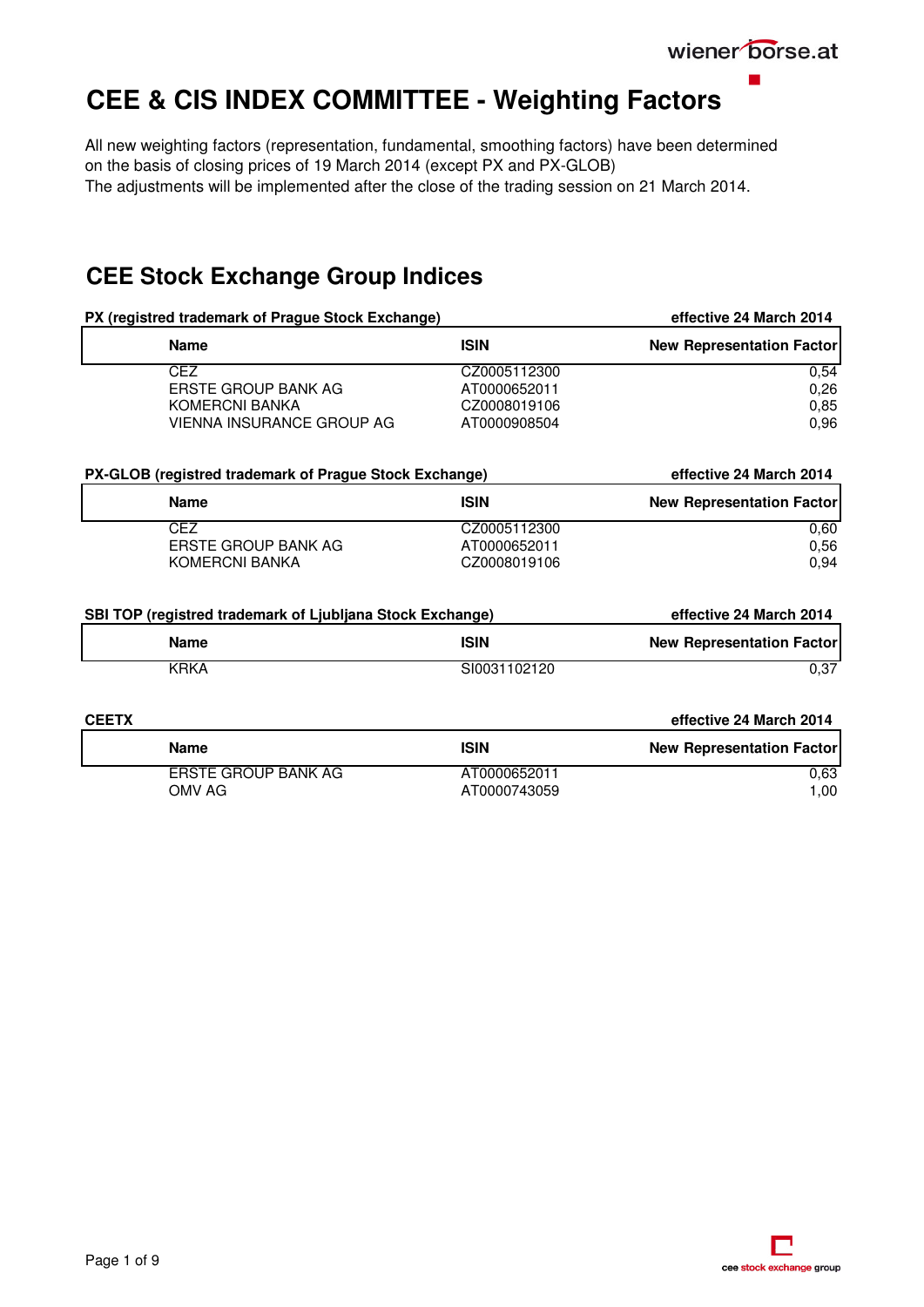

| <b>CEETX FND</b>                              |              | effective 24 March 2014       |
|-----------------------------------------------|--------------|-------------------------------|
| <b>Name</b>                                   | <b>ISIN</b>  | <b>New Fundamental Factor</b> |
| <b>ANDRITZ AG</b>                             | AT0000730007 | 0,3630                        |
| CA IMMOBILIEN ANLAGEN AG                      | AT0000641352 | 2,0642                        |
| CEZ                                           | CZ0005112300 | 0,7220                        |
| ERSTE GROUP BANK AG                           | AT0000652011 | 0,1528                        |
| <b>EVN AG</b>                                 | AT0000741053 | 5,8997                        |
| <b>IMMOFINANZ AG</b>                          | AT0000809058 | 0,7685                        |
| <b>KOMERCNI BANKA</b>                         | CZ0008019106 | 0,6789                        |
| <b>KRKA</b>                                   | SI0031102120 | 2,0258                        |
| <b>LENZING AG</b>                             | AT0000644505 | 5,5642                        |
| <b>MAGYAR TELEKOM</b>                         | HU0000073507 | 7,1116                        |
| <b>MAYR-MELNHOF KARTON AG</b>                 | AT0000938204 | 2,7163                        |
| <b>MOL</b>                                    | HU0000068952 | 0,7544                        |
| OESTERR. POST AG                              | AT0000APOST4 | 2,3343                        |
| OMV AG                                        | AT0000743059 | 0,4817                        |
| <b>OTP BANK</b>                               | HU0000061726 | 0,7282                        |
| RAIFFEISEN BANK INTERNATIONAL AG              | AT0000606306 | 0,7721                        |
| RHI AG                                        | AT0000676903 | 3,6937                        |
| <b>RICHTER GEDEON</b>                         | HU0000123096 | 1,6899                        |
| SCHOELLER-BLECKMANN OILFIELD EQUIAT0000946652 |              | 2,3282                        |
| <b>TELEFONICA O2 CR</b>                       | CZ0009093209 | 5,3533                        |
| TELEKOM AUSTRIA AG                            | AT0000720008 | 0,3434                        |
| VERBUND AG KAT. A                             | AT0000746409 | 1,8255                        |
| VIENNA INSURANCE GROUP AG                     | AT0000908504 | 0,7308                        |
| <b>VOESTALPINE AG</b>                         | AT0000937503 | 0,4468                        |
| WIENERBERGER AG                               | AT0000831706 | 1,0799                        |

| <b>CEESEG</b> |                     |              | effective 24 March 2014          |
|---------------|---------------------|--------------|----------------------------------|
|               | Name                | <b>ISIN</b>  | <b>New Representation Factor</b> |
|               | ERSTE GROUP BANK AG | AT0000652011 | 0.71                             |

| <b>CEESEG TD</b> |                                  |
|------------------|----------------------------------|
| <b>ISIN</b>      | <b>New Representation Factor</b> |
| CZ0005112300     | 1.00                             |
| AT0000937503     | 0.98                             |
|                  |                                  |

| <b>CEESEG BI</b>      |              | effective 24 March 2014          |
|-----------------------|--------------|----------------------------------|
| <b>Name</b>           | <b>ISIN</b>  | <b>New Representation Factor</b> |
| OMV AG                | AT0000743059 | 0.56                             |
| <b>VOESTALPINE AG</b> | AT0000937503 | 0.67                             |
|                       |              |                                  |

| <b>CEESEG CPS</b> |                     |              | effective 24 March 2014          |
|-------------------|---------------------|--------------|----------------------------------|
|                   | Name                | <b>ISIN</b>  | <b>New Representation Factor</b> |
|                   | STOCK SPIRITS GROUP | GB00BF5SDZ96 | 0.92                             |

| <b>CEESEG FIN</b>   |              | effective 24 March 2014          |
|---------------------|--------------|----------------------------------|
| Name                | <b>ISIN</b>  | <b>New Representation Factor</b> |
| ERSTE GROUP BANK AG | AT0000652011 |                                  |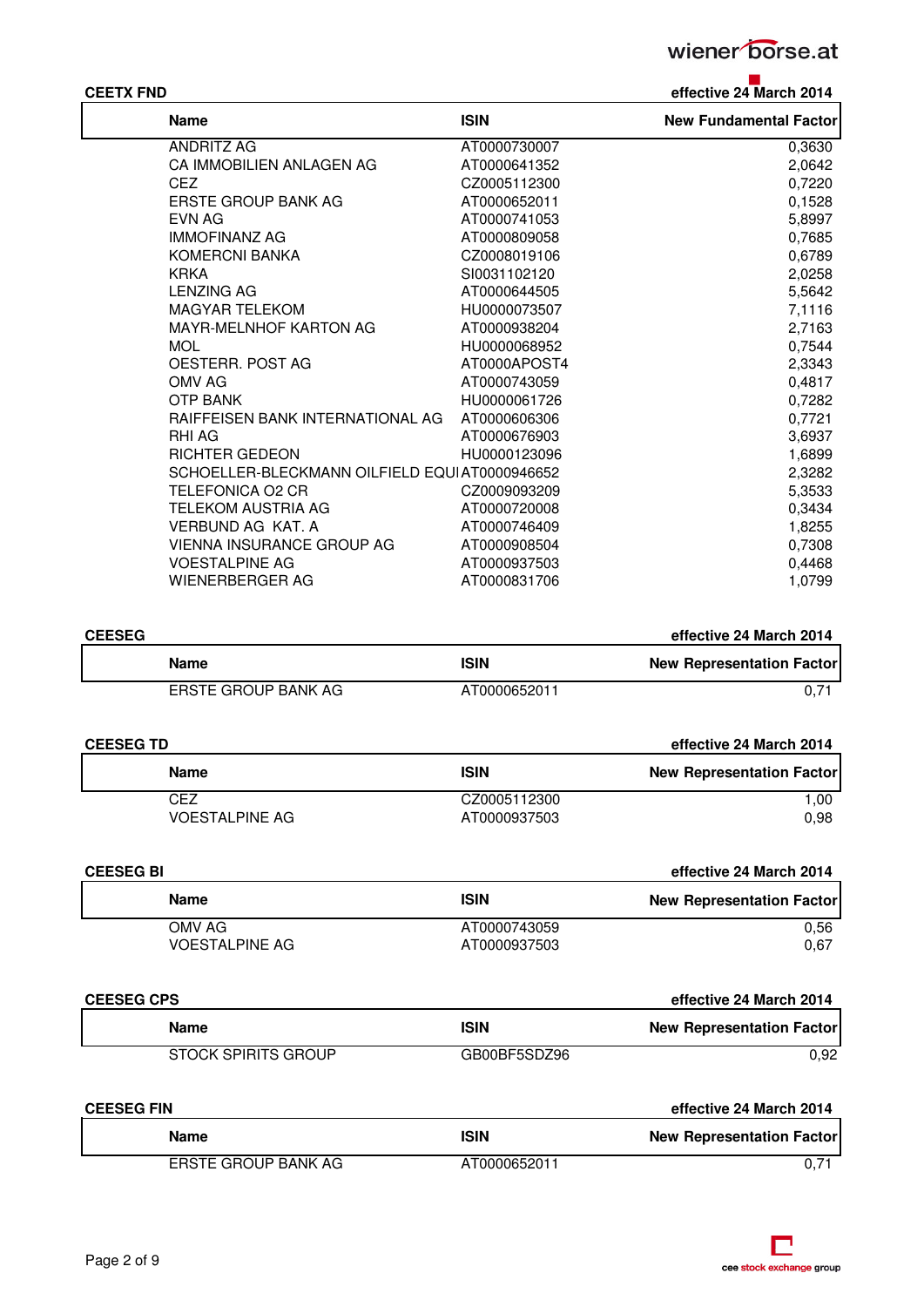### wiener borse.at

## **CEESEG IGS effective 24 March 2014**

| Name             | <b>ISIN</b>  | <b>New Representation Factor</b> |
|------------------|--------------|----------------------------------|
| ANDRITZ AG       | AT0000730007 | 0.37                             |
| OESTERR. POST AG | AT0000APOST4 | 1.00                             |
|                  |              |                                  |

## **CEE Indices**

| <b>CTX</b>          |              |                                  |
|---------------------|--------------|----------------------------------|
| <b>Name</b>         | <b>ISIN</b>  | <b>New Representation Factor</b> |
| CEZ                 | CZ0005112300 | 0.38                             |
| ERSTE GROUP BANK AG | AT0000652011 | 0.19                             |
| KOMERCNI BANKA      | CZ0008019106 | 0.60                             |

| <b>HTX</b> |                       |              | effective 24 March 2014          |
|------------|-----------------------|--------------|----------------------------------|
|            | Name                  | <b>ISIN</b>  | <b>New Representation Factor</b> |
|            | MOL                   | HU0000068952 | 0.30                             |
|            | <b>OTP BANK</b>       | HU0000061726 | 0.25                             |
|            | <b>RICHTER GEDEON</b> | HU0000123096 | 0.47                             |
|            |                       |              |                                  |

| <b>PTX</b>              |             | effective 24 March 2014          |
|-------------------------|-------------|----------------------------------|
| <b>Name</b>             | <b>ISIN</b> | <b>New Representation Factor</b> |
| <b>All Constituents</b> |             | 1.00                             |

| <b>CECE</b> |                            |              | effective 24 March 2014          |  |
|-------------|----------------------------|--------------|----------------------------------|--|
|             | <b>Name</b>                | <b>ISIN</b>  | <b>New Representation Factor</b> |  |
|             | CFZ.                       | CZ0005112300 | 0.38                             |  |
|             | <b>ERSTE GROUP BANK AG</b> | AT0000652011 | 0.19                             |  |
|             | KOMERCNI BANKA             | CZ0008019106 | 0.60                             |  |
|             | <b>MOL</b>                 | HU0000068952 | 0,30                             |  |
|             | <b>OTP BANK</b>            | HU0000061726 | 0.25                             |  |
|             | <b>RICHTER GEDEON</b>      | HU0000123096 | 0.47                             |  |

| effective 24 March 2014                         |
|-------------------------------------------------|
| <b>ISIN</b><br><b>New Representation Factor</b> |
| ROTLVAACNOR1<br>0.69                            |
| 0.69<br>ROBRDBACNOR2                            |
| 0.69<br>ROFPTAACNOR5                            |
| 0.95<br>SI0031102120                            |
| 0.69<br>ROSNPPACNOR9                            |
| 0.69<br>ROTSELACNOR9                            |
| 0.69<br>ROTGNTACNOR8                            |
|                                                 |

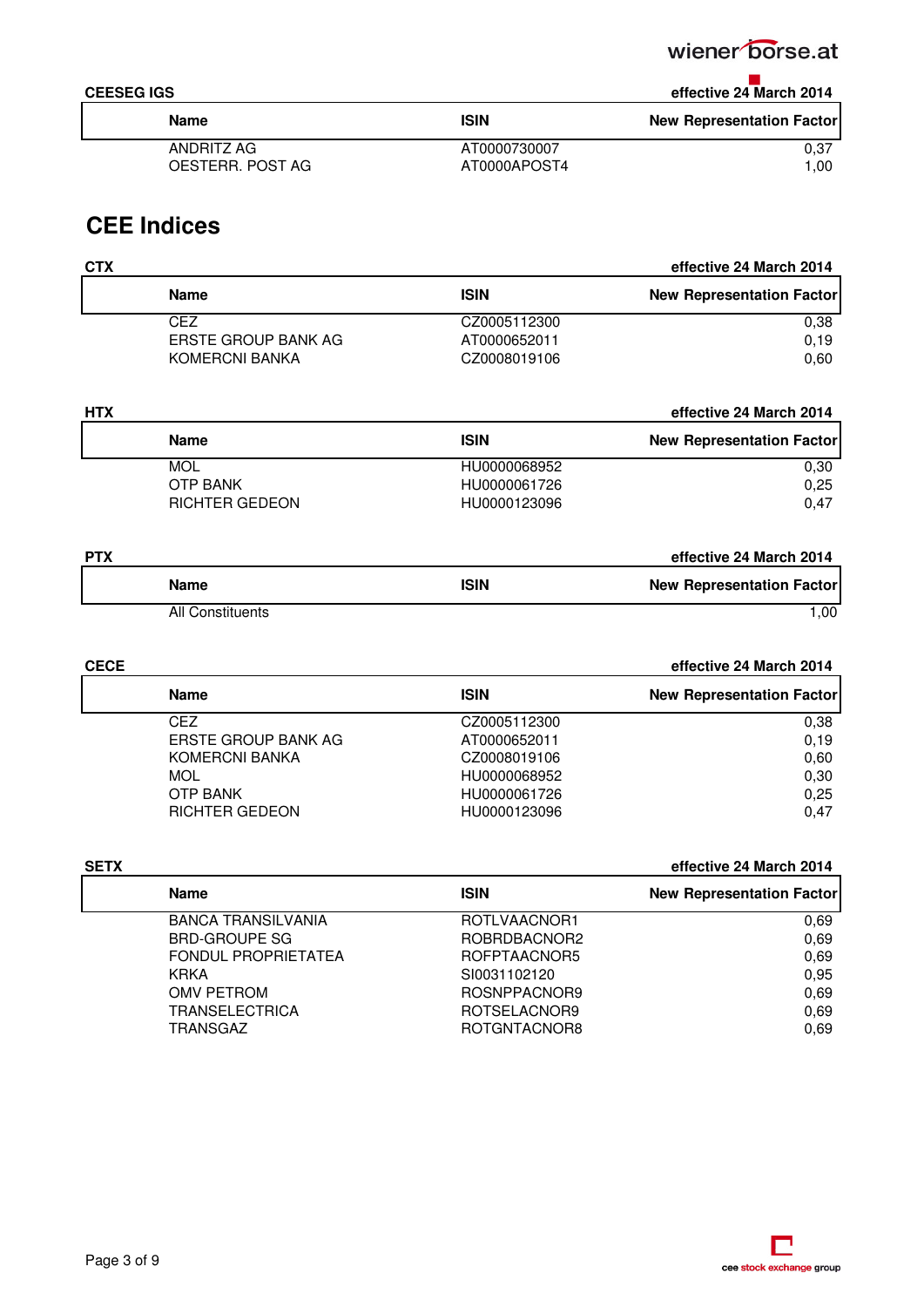

## **CECExt effective 24 March 2014**

| <b>Name</b>                | <b>ISIN</b>  | <b>New Representation Factor</b> |
|----------------------------|--------------|----------------------------------|
| <b>BANCA TRANSILVANIA</b>  | ROTLVAACNOR1 | 0,69                             |
| <b>BRD-GROUPE SG</b>       | ROBRDBACNOR2 | 0,69                             |
| <b>CEZ</b>                 | CZ0005112300 | 0,38                             |
| ERSTE GROUP BANK AG        | AT0000652011 | 0,19                             |
| <b>FONDUL PROPRIETATEA</b> | ROFPTAACNOR5 | 0,69                             |
| <b>KOMERCNI BANKA</b>      | CZ0008019106 | 0.60                             |
| <b>KRKA</b>                | SI0031102120 | 0,95                             |
| <b>MOL</b>                 | HU0000068952 | 0.30                             |
| OMV PETROM                 | ROSNPPACNOR9 | 0,69                             |
| OTP BANK                   | HU0000061726 | 0,25                             |
| <b>RICHTER GEDEON</b>      | HU0000123096 | 0,47                             |
| <b>TRANSELECTRICA</b>      | ROTSELACNOR9 | 0.69                             |
| TRANSGAZ                   | ROTGNTACNOR8 | 0.69                             |

| <b>CECE MID</b>           |              | effective 24 March 2014          |  |
|---------------------------|--------------|----------------------------------|--|
| Name                      | <b>ISIN</b>  | <b>New Representation Factor</b> |  |
| ASSECO POLAND             | PLSOFTB00016 | 0.87                             |  |
| <b>BANCA TRANSILVANIA</b> | ROTLVAACNOR1 | 0.88                             |  |
| <b>BOGDANKA</b>           | PLLWBGD00016 | 1.00                             |  |

### **CECE TD effective 24 March 2014**

| Name              | <b>ISIN</b>  | <b>New Representation Factor</b> |
|-------------------|--------------|----------------------------------|
| <b>BANK PEKAO</b> | PLPEKAO00016 | 0.94                             |
| PZU               | PLPZU0000011 | 0.93                             |

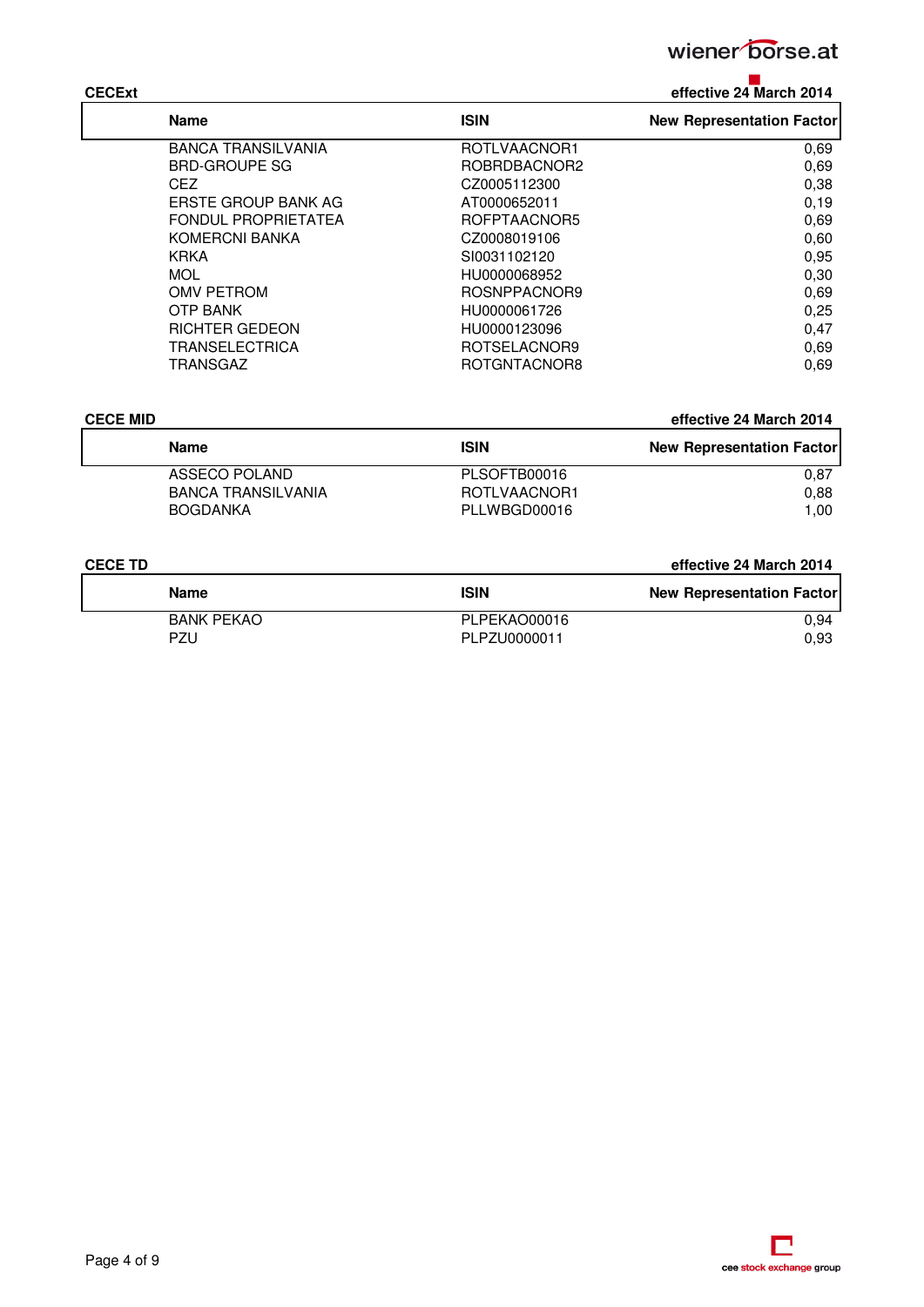

**CECE FND effective 24 March 2014**

| <b>Name</b>                | <b>ISIN</b>         | <b>New Fundamental Factor</b> |
|----------------------------|---------------------|-------------------------------|
| <b>ALIOR</b>               | PLALIOR00045        | 0,6328                        |
| <b>APPENINN</b>            | HU0000102132        | 44,5565                       |
| <b>BANK PEKAO</b>          | PLPEKAO00016        | 0,2769                        |
| BZ WBK                     | PLBZ00000044        | 0,4825                        |
| CENTRAL EUROP. MEDIA ENT.  | BMG200452024        | 5,5669                        |
| <b>CEZ</b>                 | CZ0005112300        | 0,7021                        |
| <b>CIG PANNONIA</b>        | HU0000097738        | 2,3714                        |
| <b>ERSTE GROUP BANK AG</b> | AT0000652011        | 0,1576                        |
| <b>EUROCASH</b>            | PLEURCH00011        | 1,3176                        |
| FHB MORTGAGE BANK          | HU0000078175        | 21,1136                       |
| <b>JSW</b>                 | PLJSW0000015        | 4,8085                        |
| KGHM                       | <b>PLKGHM000017</b> | 2,0939                        |
| <b>KOMERCNI BANKA</b>      | CZ0008019106        | 0,6662                        |
| <b>MAGYAR TELEKOM</b>      | HU0000073507        | 6,9663                        |
| <b>MOL</b>                 | HU0000068952        | 0,7536                        |
| <b>NEW WORLD RESOURCES</b> | GB00B42CTW68        | 23,1571                       |
| <b>ORANGE POLSKA</b>       | PLTLKPL00017        | 1,4661                        |
| <b>OTP BANK</b>            | HU0000061726        | 0,7339                        |
| <b>PANNERGY</b>            | HU0000089867        | 62,8701                       |
| PEGAS NONWOVENS            | LU0275164910        | 13,1209                       |
| <b>PGNIG</b>               | PLPGNIG00014        | 1,0332                        |
| PHILIP MORRIS              | CS0008418869        | 18,5337                       |
| <b>PKN ORLEN</b>           | PLPKN0000018        | 0,7226                        |
| PKO BP                     | PLPKO0000016        | 0,1766                        |
| POLSKA GRUPA ENERGETYCZNA  | PLPGER000010        | 1,0436                        |
| PZU                        | PLPZU0000011        | 0,4113                        |
| <b>RICHTER GEDEON</b>      | HU0000123096        | 1,6502                        |
| <b>TAURON</b>              | PLTAURN00011        | 2,8611                        |
| <b>TELEFONICA O2 CR</b>    | CZ0009093209        | 5,1811                        |
| <b>UNIPETROL</b>           | CZ0009091500        | 2,6656                        |

**ATX effective 24 March 2014** 

| <b>Name</b>                      | <b>ISIN</b>  | <b>New Representation Factor</b> |
|----------------------------------|--------------|----------------------------------|
| <b>ANDRITZ AG</b>                | AT0000730007 | 0,89                             |
| <b>BANK PEKAO</b>                | PLPEKAO00016 | 0,89                             |
| <b>BZ WBK</b>                    | PLBZ00000044 | 0,89                             |
| CA IMMOBILIEN ANLAGEN AG         | AT0000641352 | 0,89                             |
| <b>ERSTE GROUP BANK AG</b>       | AT0000652011 | 0,89                             |
| <b>IMMOFINANZ AG</b>             | AT0000809058 | 0,89                             |
| KGHM                             | PLKGHM000017 | 0,89                             |
| OESTERR. POST AG                 | AT0000APOST4 | 0,89                             |
| OMV AG                           | AT0000743059 | 0,89                             |
| <b>ORANGE POLSKA</b>             | PLTLKPL00017 | 0,89                             |
| <b>PGNIG</b>                     | PLPGNIG00014 | 0,89                             |
| <b>PKN ORLEN</b>                 | PLPKN0000018 | 0,89                             |
| PKO BP                           | PLPKO0000016 | 0,89                             |
| POLSKA GRUPA ENERGETYCZNA        | PLPGER000010 | 0,89                             |
| <b>PZU</b>                       | PLPZU0000011 | 0,89                             |
| RAIFFEISEN BANK INTERNATIONAL AG | AT0000606306 | 0,89                             |
| <b>TAURON</b>                    | PLTAURN00011 | 0,89                             |
| TELEKOM AUSTRIA AG               | AT0000720008 | 0,89                             |
| VERBUND AG KAT. A                | AT0000746409 | 0,89                             |
| <b>VIENNA INSURANCE GROUP AG</b> | AT0000908504 | 0,89                             |
| <b>VOESTALPINE AG</b>            | AT0000937503 | 0,89                             |
| WIENERBERGER AG                  | AT0000831706 | 0,89                             |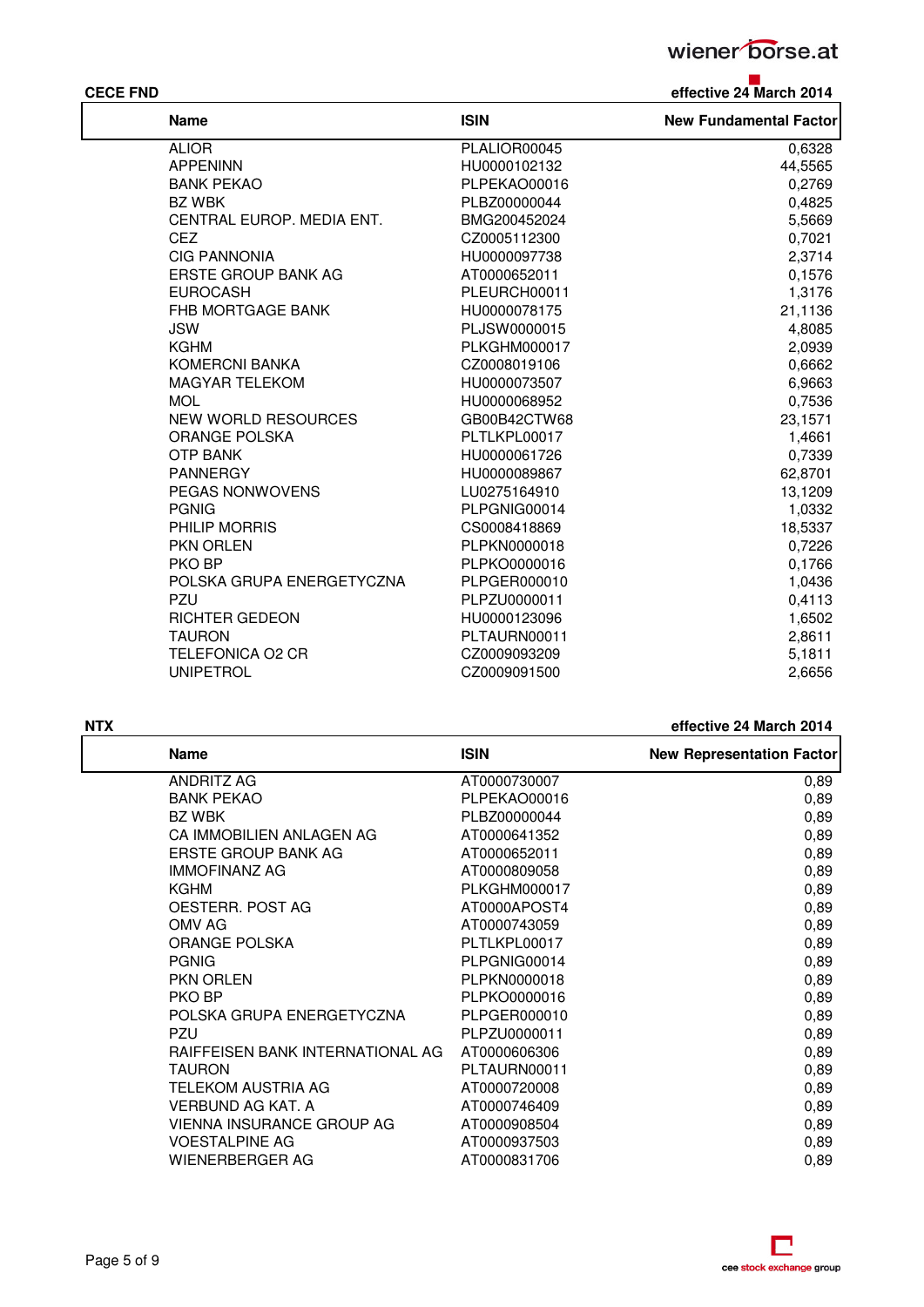

|  | <b>CEERIUS</b> |  |
|--|----------------|--|

| <b>CEERIUS</b> |                              |              | effective 24 March 2014          |
|----------------|------------------------------|--------------|----------------------------------|
|                | <b>Name</b>                  | <b>ISIN</b>  | <b>New Smoothing Factor</b>      |
|                | <b>BANK PEKAO</b>            | PLPEKAO00016 | 0,7516                           |
|                | <b>ERICSSON NIKOLA TESLA</b> | HRERNTRA0000 | 2,8033                           |
|                | <b>GORENJE</b>               | SI0031104076 | 4,1102                           |
|                | <b>HRVATSKI TELEKOM</b>      | HRHT00RA0005 | 1,4891                           |
|                | <b>KONCAR</b>                | HRKOEIRA0009 | 3,1522                           |
|                | <b>KRKA</b>                  | SI0031102120 | 1,2419                           |
|                | <b>MAGYAR TELEKOM</b>        | HU0000073507 | 1,7775                           |
|                | <b>OTP BANK</b>              | HU0000061726 | 1,0231                           |
|                | <b>PZU</b>                   | PLPZU0000011 | 0,7423                           |
|                | <b>TELEFONICA O2 CR</b>      | CZ0009093209 | 1,6433                           |
|                | <b>TELEKOM SLOVENIJE</b>     | SI0031104290 | 2,1025                           |
|                | <b>TRIGLAV</b>               | SI0021111651 | 2,5643                           |
| <b>BATX</b>    |                              |              | effective 24 March 2014          |
|                | <b>Name</b>                  | <b>ISIN</b>  | <b>New Representation Factor</b> |
|                | <b>BH TELECOM</b>            | BABHTSR00000 | 0,65                             |
|                | <b>TELEKOM SRPSKE</b>        | BA100TLKMRA2 | 0,34                             |
| <b>BTX</b>     |                              |              | effective 24 March 2014          |
|                |                              |              |                                  |
|                | <b>Name</b>                  | <b>ISIN</b>  | <b>New Representation Factor</b> |
|                | <b>SOPHARMA</b>              | BG11SOSOBT18 | 0,62                             |
| <b>CROX</b>    |                              |              | effective 24 March 2014          |
|                |                              |              |                                  |

| ISIN         | <b>New Representation Factor</b> |
|--------------|----------------------------------|
| HRHT00RA0005 | 0.41                             |
| HRINA0RA0007 | 0.83                             |
|              |                                  |

| <b>IBTX</b>      |             | effective 24 March 2014          |
|------------------|-------------|----------------------------------|
| <b>Name</b>      | <b>ISIN</b> | <b>New Representation Factor</b> |
| All Constituents |             | .00                              |

| <b>IBTX BNK</b>         | effective 24 March 2014 |                                  |  |
|-------------------------|-------------------------|----------------------------------|--|
| Name                    | <b>ISIN</b>             | <b>New Representation Factor</b> |  |
| AKBANK T.A.S.           | TRAAKBNK91N6            | 0.85                             |  |
| TURKIYE GARANTI BANKASI | TRAGARAN91N1            | 0.75                             |  |

| <b>ROTX</b> |                            |              | effective 24 March 2014          |
|-------------|----------------------------|--------------|----------------------------------|
|             | Name                       | <b>ISIN</b>  | <b>New Representation Factor</b> |
|             | ERSTE GROUP BANK AG        | AT0000652011 | 0.11                             |
|             | <b>FONDUL PROPRIETATEA</b> | ROFPTAACNOR5 | 0.47                             |

| <b>SRX</b> |      |              | effective 24 March 2014          |
|------------|------|--------------|----------------------------------|
|            | Name | <b>ISIN</b>  | <b>New Representation Factor</b> |
|            | NIS  | RSNISHE79420 | 0.32                             |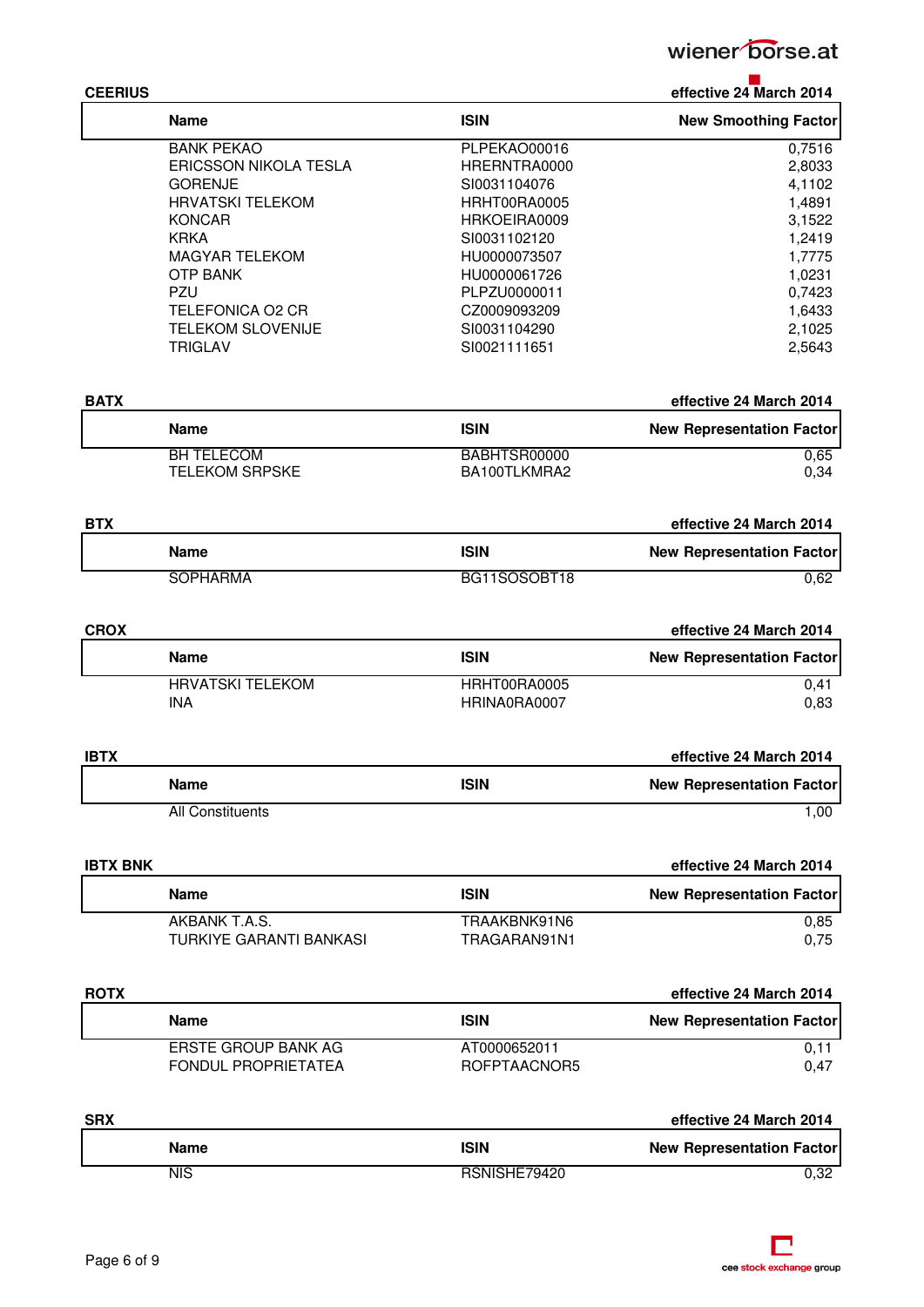

| <b>CECE BNK</b> | effective 24 March 2014 |
|-----------------|-------------------------|

| <b>Name</b>            | <b>ISIN</b>  | <b>New Representation Factor</b> |
|------------------------|--------------|----------------------------------|
| <b>ALIOR</b>           | PLALIOR00045 | 0,35                             |
| <b>BANK HANDLOWY</b>   | PLBH00000012 | 0,35                             |
| <b>BANK MILLENNIUM</b> | PLBIG0000016 | 0.35                             |
| <b>BANK PEKAO</b>      | PLPEKAO00016 | 0.35                             |
| <b>BZ WBK</b>          | PLBZ00000044 | 0,35                             |
| ERSTE GROUP BANK AG    | AT0000652011 | 0.56                             |
| <b>MBANK</b>           | PLBRE0000012 | 0.35                             |
| PKO BP                 | PLPKO0000016 | 0.35                             |

| <b>CECE HCA</b> |                       | effective 24 March 2014 |                                  |
|-----------------|-----------------------|-------------------------|----------------------------------|
|                 | Name                  | <b>ISIN</b>             | <b>New Representation Factor</b> |
|                 | <b>KRKA</b>           | SI0031102120            | 0.08                             |
|                 | <b>RICHTER GEDEON</b> | HU0000123096            | 0.09                             |
|                 | SOPHARMA              | BG11SOSOBT18            | 1.00                             |

### **CECE OIL effective 24 March 2014 Name ISIN ISIN New Representation Factor New Representation Factor** GRUPA LOTOS PLLOTOS00025 0,49 MOL 0,78 PETROLINVEST PLPTRLI00018 PLPTRLI00018 0,49<br>PGNIG PGNIG PLPGNIG00014 0,49 PGNIG PGNIG PLPGNIG00014 PKN ORLEN 20,49

### **CECE TEL effective 24 March 2014**

| Name          | ISIN         | <b>New Representation Factor</b> |
|---------------|--------------|----------------------------------|
| ORANGE POLSKA | PLTLKPL00017 | U.5.                             |

### **CECE INF effective 24 March 2014**

| <b>Name</b>                  | <b>ISIN</b>  | <b>New Representation Factor</b> |
|------------------------------|--------------|----------------------------------|
| CEZ.                         | CZ0005112300 | 0,81                             |
| <b>FNFA</b>                  | PLENEA000013 | 1,00                             |
| <b>ERICSSON NIKOLA TESLA</b> | HRERNTRA0000 | 1,00                             |
| <b>HRVATSKI TELEKOM</b>      | HRHT00RA0005 | 1,00                             |
| <b>MAGYAR TELEKOM</b>        | HU0000073507 | 1,00                             |
| <b>NETIA</b>                 | PLNETIA00014 | 1,00                             |
| <b>ORANGE POLSKA</b>         | PLTLKPL00017 | 1,00                             |
| POLSKA GRUPA ENERGETYCZNA    | PLPGER000010 | 1,00                             |
| TAURON                       | PLTAURN00011 | 1,00                             |
| TELEFONICA O2 CR             | CZ0009093209 | 1,00                             |
| <b>TELEKOM SLOVENIJE</b>     | SI0031104290 | 1,00                             |
| TRANSELECTRICA               | ROTSELACNOR9 | 1.00                             |

| <b>CERX</b> |                        |              | effective 24 March 2014          |  |
|-------------|------------------------|--------------|----------------------------------|--|
|             | Name                   | <b>ISIN</b>  | <b>New Representation Factor</b> |  |
|             | <b>ECHO INVESTMENT</b> | PLECHPS00019 | 0.93                             |  |
|             | GTC                    | PLGTC0000037 | 0.78                             |  |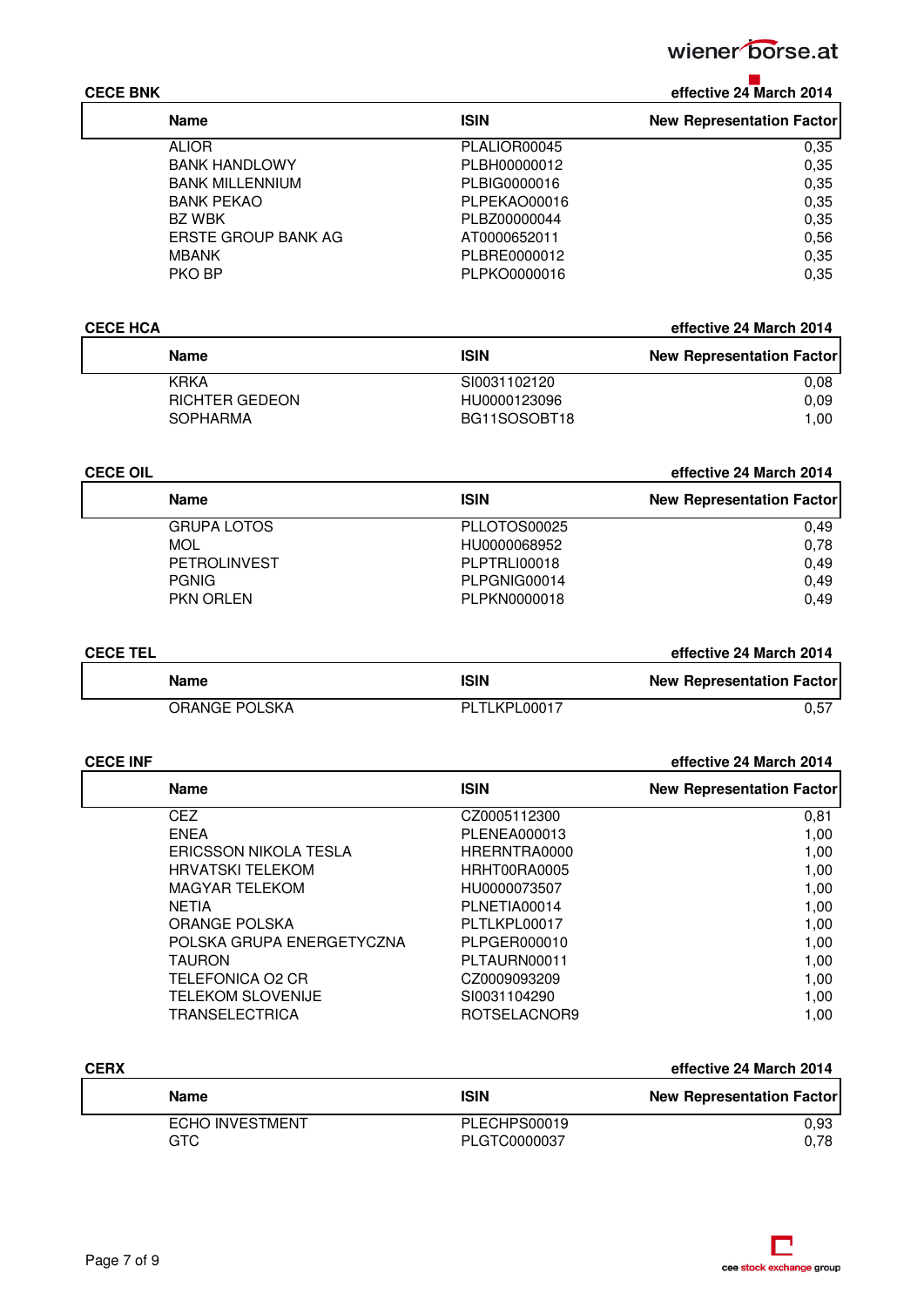

## **CIS Indices**

| <b>RTX</b>     |                                    |                              | effective 24 March 2014                                     |
|----------------|------------------------------------|------------------------------|-------------------------------------------------------------|
|                | <b>Name</b>                        | <b>ISIN</b>                  | <b>New Representation Factor</b>                            |
|                | <b>GAZPROM</b>                     | RU0007661625                 | 0,77                                                        |
|                | <b>SBERBANK</b>                    | RU0009029540                 | 1,00                                                        |
| <b>RTX MID</b> |                                    |                              | effective 24 March 2014                                     |
|                | <b>Name</b>                        | <b>ISIN</b>                  | <b>New Representation Factor</b>                            |
|                | <b>TRANSNEFT P</b>                 | RU0009091573                 | 0,75                                                        |
|                |                                    |                              |                                                             |
| <b>RTX MET</b> |                                    |                              | effective 24 March 2014                                     |
|                | <b>Name</b>                        | <b>ISIN</b>                  | <b>New Representation Factor</b>                            |
|                | <b>ALROSA</b>                      | RU0007252813                 | 0,79                                                        |
|                | <b>NORILSK NICKEL</b>              | RU0007288411                 | 0,15                                                        |
|                | NOVOLIPETSK STEEL                  | RU0009046452                 | 1,00                                                        |
|                | <b>SEVERSTAL</b>                   | RU0009046510                 | 1,00                                                        |
| <b>RTX NRG</b> |                                    |                              | effective 24 March 2014                                     |
|                | <b>Name</b>                        | <b>ISIN</b>                  | <b>New Representation Factor</b>                            |
|                | <b>RUSHYDRO</b>                    | RU000A0JPKH7                 | 0,47                                                        |
|                |                                    |                              |                                                             |
| <b>RTX OIL</b> | <b>Name</b>                        | <b>ISIN</b>                  | effective 24 March 2014<br><b>New Representation Factor</b> |
|                | <b>GAZPROM</b>                     | RU0007661625                 | 0,48                                                        |
|                | <b>LUKOIL</b>                      | RU0009024277                 | 0,74                                                        |
|                |                                    |                              |                                                             |
| <b>RDX</b>     |                                    |                              | effective 24 March 2014                                     |
|                | Name                               | <b>ISIN</b>                  | <b>New Representation Factor</b>                            |
|                | <b>GAZPROM ADR</b>                 | US3682872078                 | 0,81                                                        |
| <b>RDXxt</b>   |                                    |                              | effective 24 March 2014                                     |
|                | <b>Name</b>                        | <b>ISIN</b>                  | <b>New Representation Factor</b>                            |
|                | <b>GAZPROM ADR</b>                 | US3682872078                 | 0,30                                                        |
|                | <b>LUKOIL ADR</b>                  | US6778621044                 | 0,47                                                        |
|                | <b>MAGNIT GDR</b>                  | US55953Q2021                 | 0,71                                                        |
|                | ROSNEFT GDR<br><b>SBERBANK ADR</b> | US67812M2070<br>US80585Y3080 | 0,92                                                        |
|                |                                    |                              | 0,50                                                        |
| <b>RDX MET</b> |                                    |                              | effective 24 March 2014                                     |
|                | <b>Name</b>                        | <b>ISIN</b>                  | <b>New Representation Factor</b>                            |
|                | NORILSK NICKEL ADR                 | US46626D1081                 | 0,09                                                        |
|                | NOVOLIPETSK STEEL GDR              | US67011E2046                 | 0,72                                                        |
|                | SEVERSTAL GDR                      | US8181503025                 | 0,83                                                        |